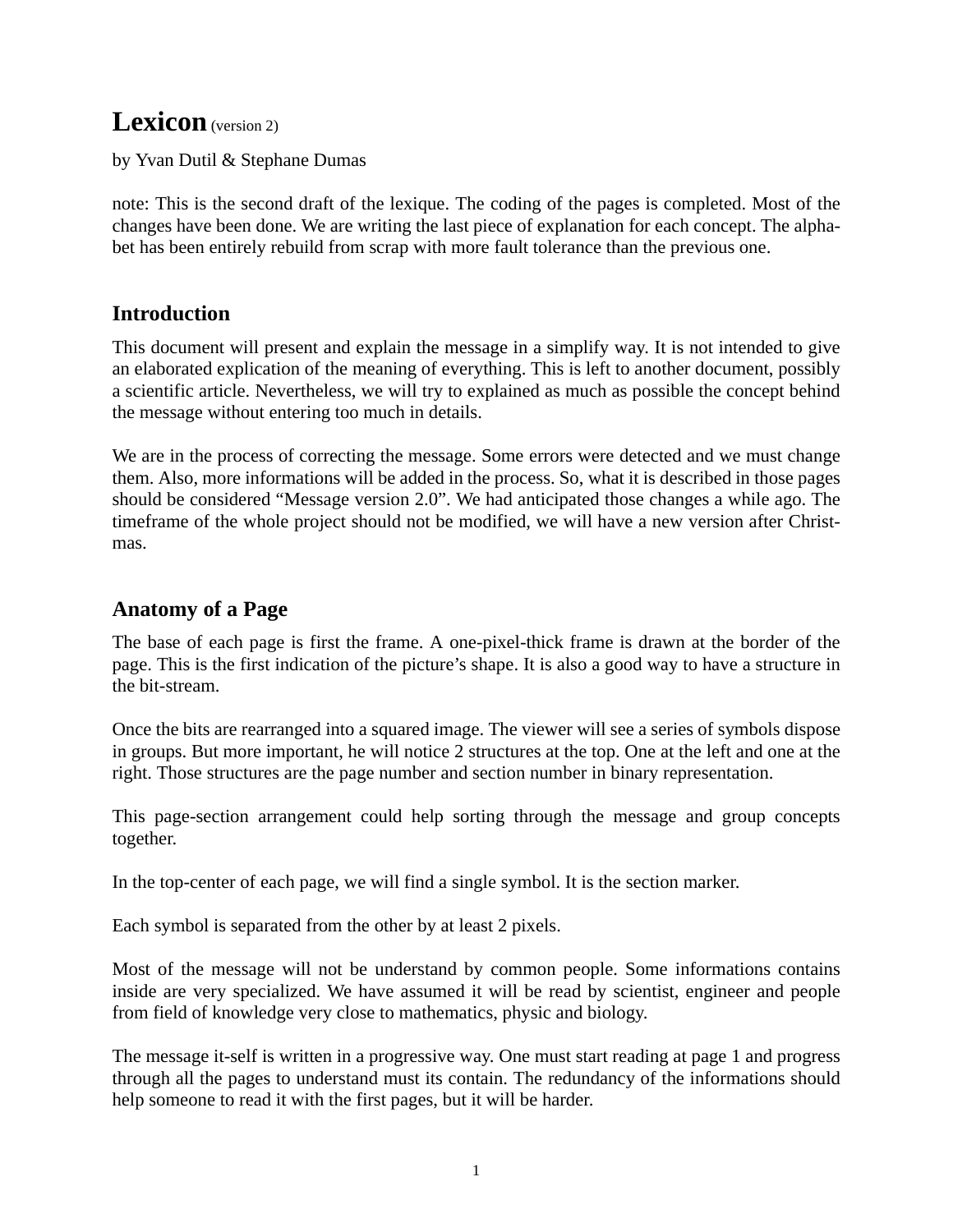A lot of informations are given by association and comparison. The Why we did it like that is outside the scope of this document. But again, another paper will be written soon on the subject.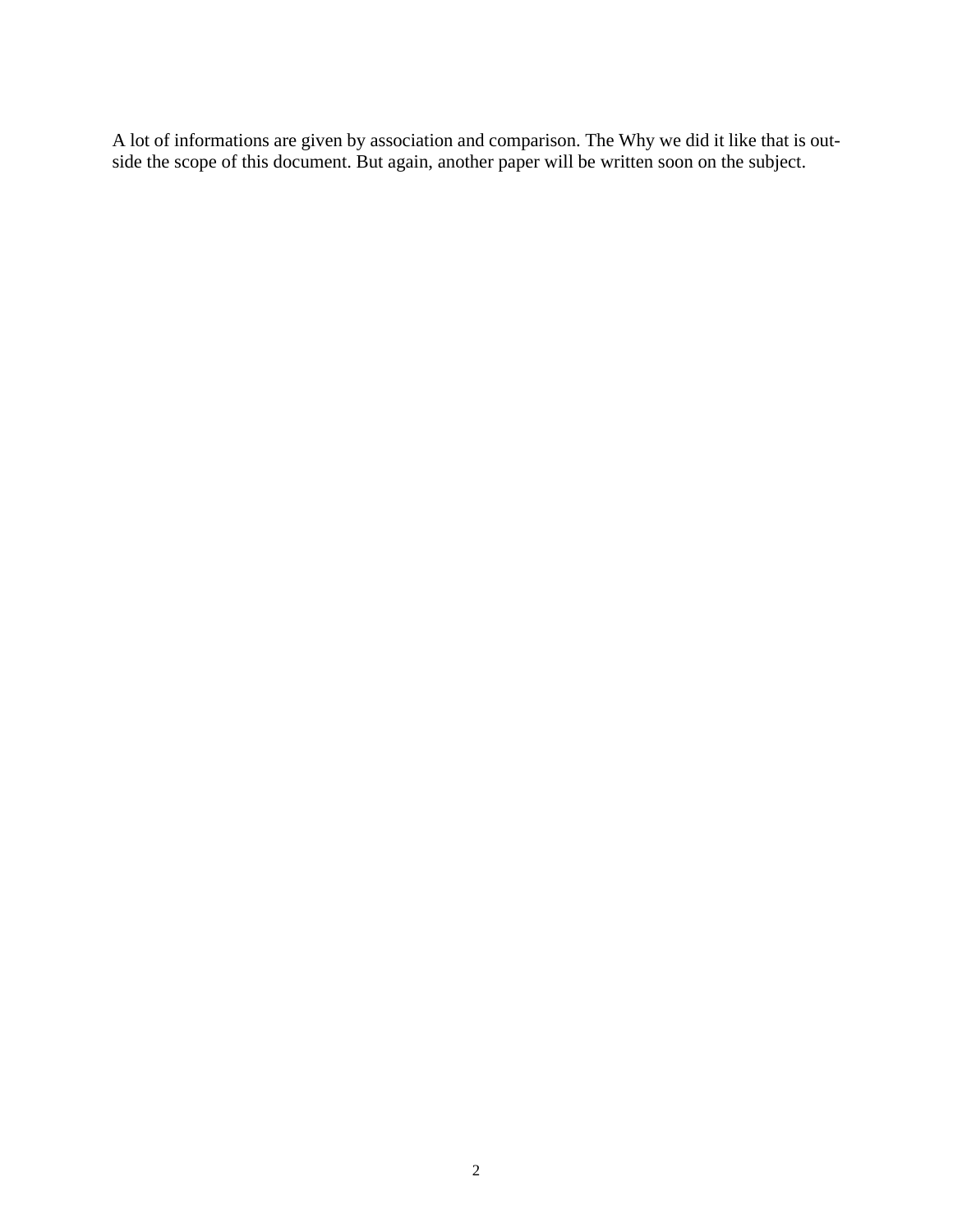#### **1. Page on Numbers**



This page is the first of the series. It defines the numbers as we used them.

The first part is a double equality between a group of dots, a binary representation and the symbol we will used. The binary number are a set of 0's and 1's that are represented as lozenges (0) and an X (1). This gives the maximum resistance to noise in a limited space.

At the bottom of the page, we find the primes (2, 3, 5, 7, 11, 13, 17, 19, 23, 29, 31, 37, 41, 43, 47, 53, 59, 61, 67, 71, 73, 79, 83, 89). The last prime of the list is the biggest we find to this date:  $2^{3,021,377}$  - 1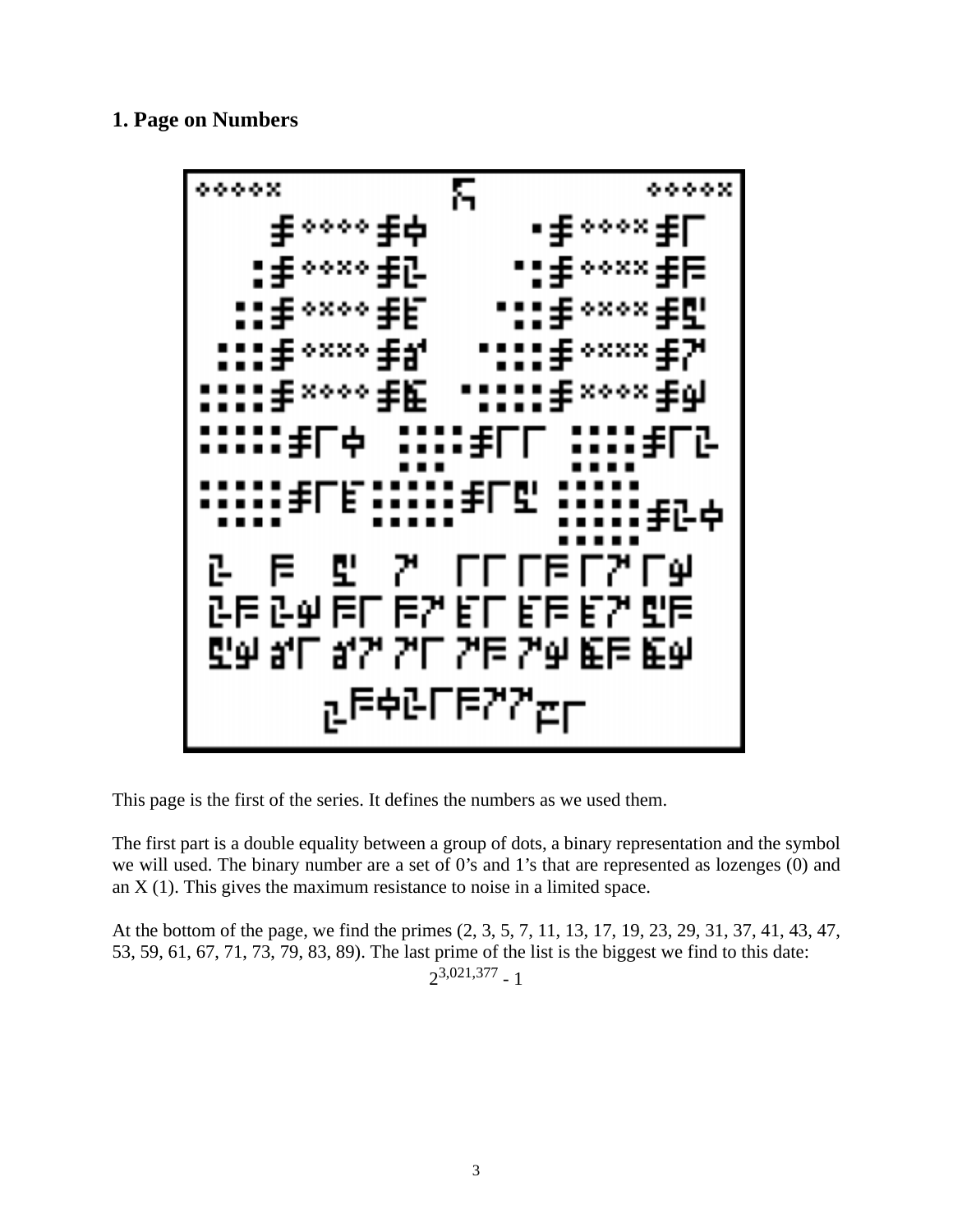## 2. Page on Operations



With this page, we are concerned with the definition of mathematical operations such as the  $+$ , the -, the  $*$  and the  $\div$ . The periodic notation (...) is also introduce using fractions.

| $1 + 1 = 2$                                                                          | $1 - 1 = 0$  | $1 * 1 = 1$                                                                     |
|--------------------------------------------------------------------------------------|--------------|---------------------------------------------------------------------------------|
| $1 + 2 = 3$                                                                          | $1 - 2 = -1$ | $1 * 2 = 2$                                                                     |
| $3 + 2 = 5$                                                                          | $3 - 2 = 1$  | $3*2=6$                                                                         |
| $4 + 3 = 7$                                                                          | $4 - 3 = 1$  | $4*3=12$                                                                        |
| $1 + 0 = 1$                                                                          | $1 - 0 = 1$  | $1 * 0 = 0$                                                                     |
| $1/1=1$<br>$1/2=0.5$<br>$3/2 = 1.5$<br>$1/0$ =undetermine<br>$0/1=1$<br>$0 - 1 = -1$ |              | $1/3 = 0.3333$<br>$4/3=1.3333$<br>$1/9=0.1111$<br>$2/3=0.6666$<br>$1/11=0.0909$ |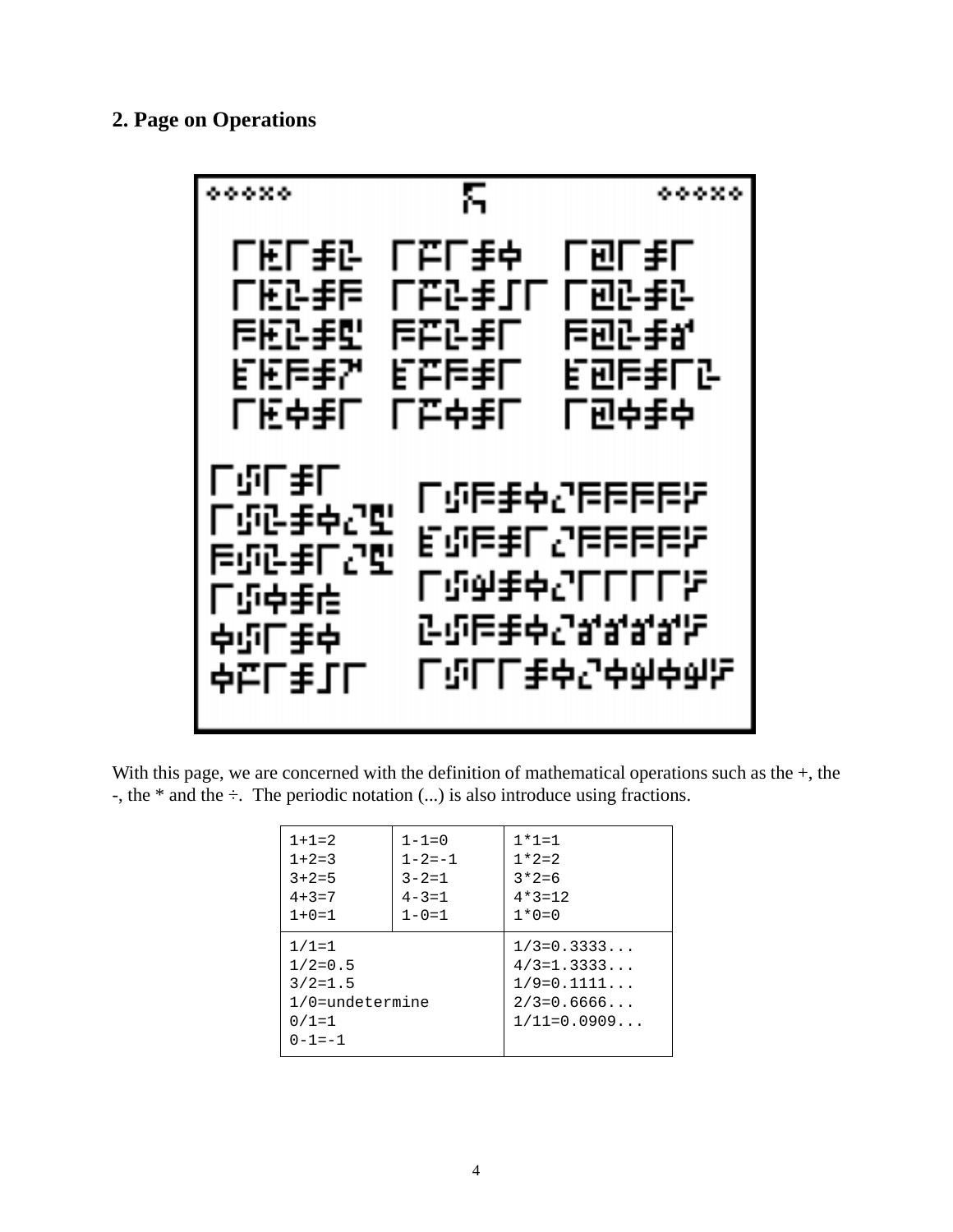#### **3. Page on Exponents**



This page concentrates on demonstrating the power notation. Very usefull for huge number that will come later. We are not using the "a^b" or "a\*\*b" notation, but the more usual "a<sup>b</sup>" notation. This prevents us to have to introduce the mathematical precedence of operations.

| $1^1=1$<br>$1^2=1$<br>$1^3=1$          | $2^{1}=2$<br>$2^2 = 4$<br>$2^3 = 8$ | $3^{1} = 3$<br>$3^2=9$<br>$3^3 = 27$ | $4^2$ =16<br>$5^3$ =125 |
|----------------------------------------|-------------------------------------|--------------------------------------|-------------------------|
| $10^{1}$ =10<br>$10^3$ = 1000          |                                     | $10^2$ =100<br>$10^{-2} = 0.01$      |                         |
| $1.23*10^2=123$<br>$45*10^{-2} = 0.45$ |                                     | $8^{1/3} = 2$<br>$4^{1/2} - 2$       |                         |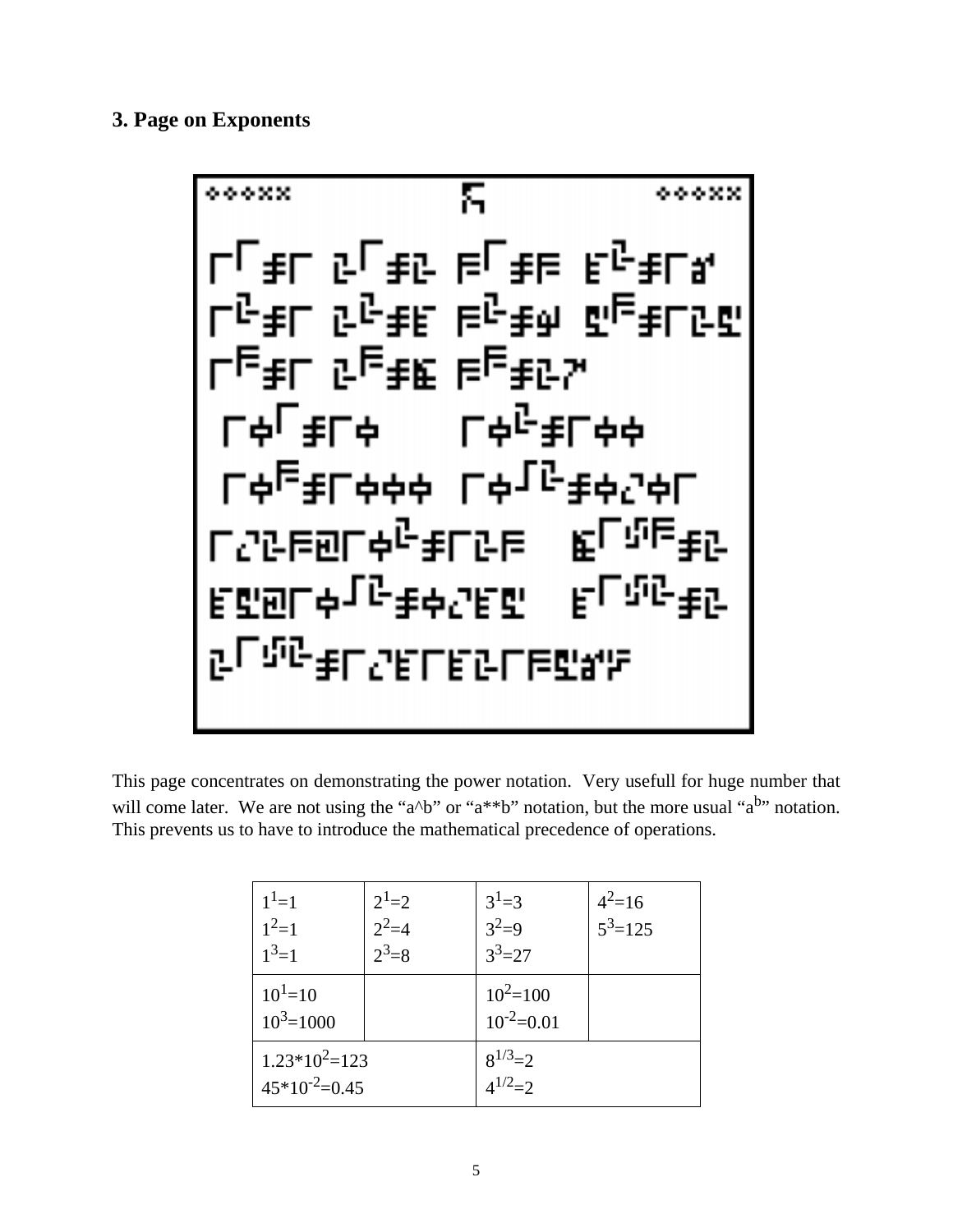$2^{1/2}$  = 1.4142356...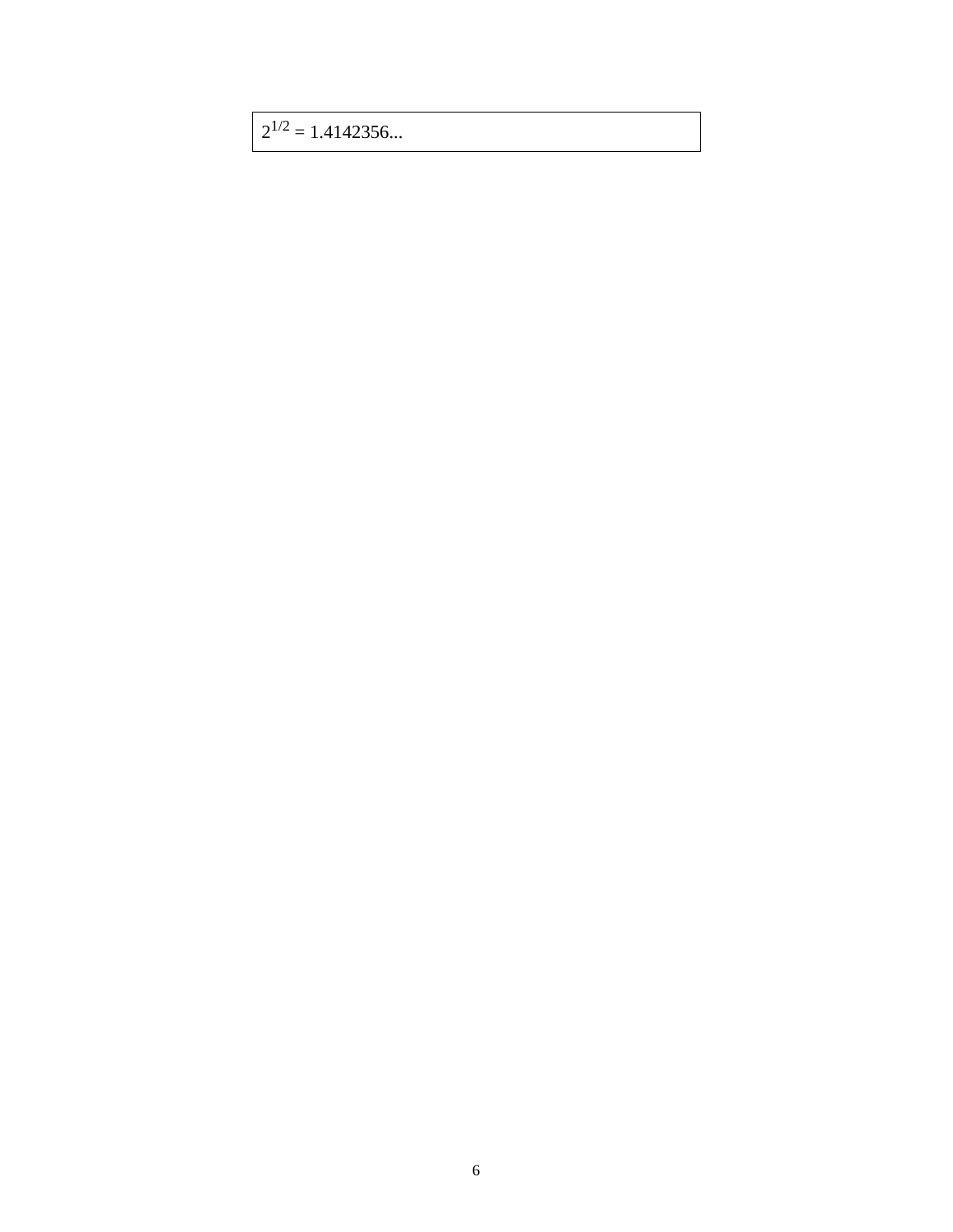## **4. Page on Variables**



The Page on Variables talks about the notion of equation, correspondence and interrogation. This will be use later to ask questions.

| 2a | $a + 2 = 3$    | $a=1$          |
|----|----------------|----------------|
| 2a | $a + 4 = 10$   | $a = 6$        |
| 2a | $a - 5 = 15$   | $a = 20$       |
| 2a | $a \div 2 = 5$ | $a=10$         |
| 2a | $a + b = c$    | $a = c - b$    |
| 2a | $a * b = c$    | $a = c \div b$ |
| 2a | $a^2 = b$      | $a = b^{0.5}$  |
| 2a | $b = a^3$      |                |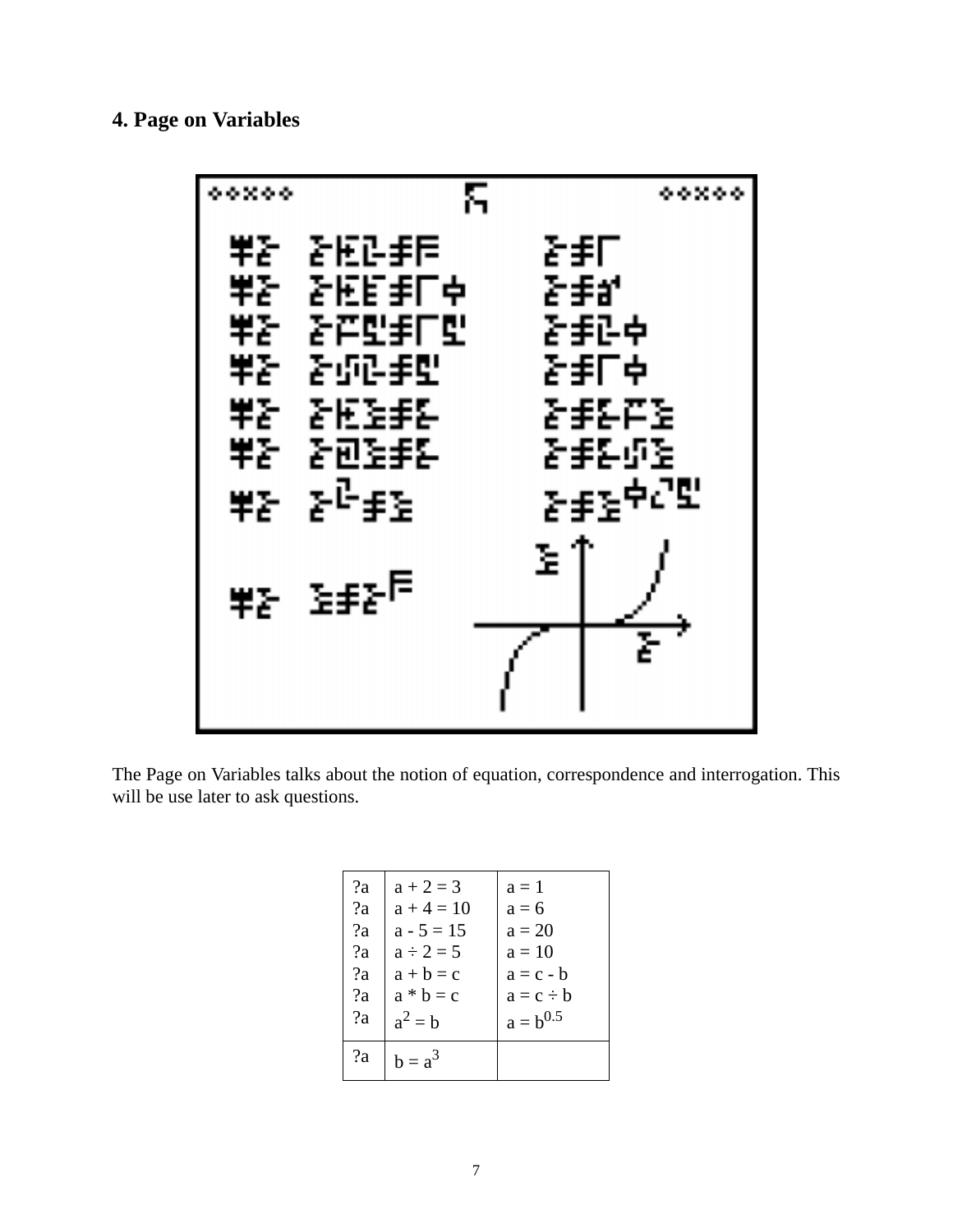#### **5. Page on Geometry**



The geometry is quite useful to establish length and volume notions. Here, we talk about the circle and the relationship between its radius and the number PI. Which is given in the middle of the page. The first digits are given, followed by the equivalent of "...". The last digits represents the last 51,539,600,000th digits we found lately. The 15 digits ensure that it is not a purely random sequence of numbers.

$$
\pi\,=\,3.1415927\ldots465698614212904
$$

Below, the Pythagore's theorem is shown.

$$
\substack{c^2=a^2+b^2\\c^*c=a^*a+b^*b}
$$

This reinforce the idea of exponent developped previously.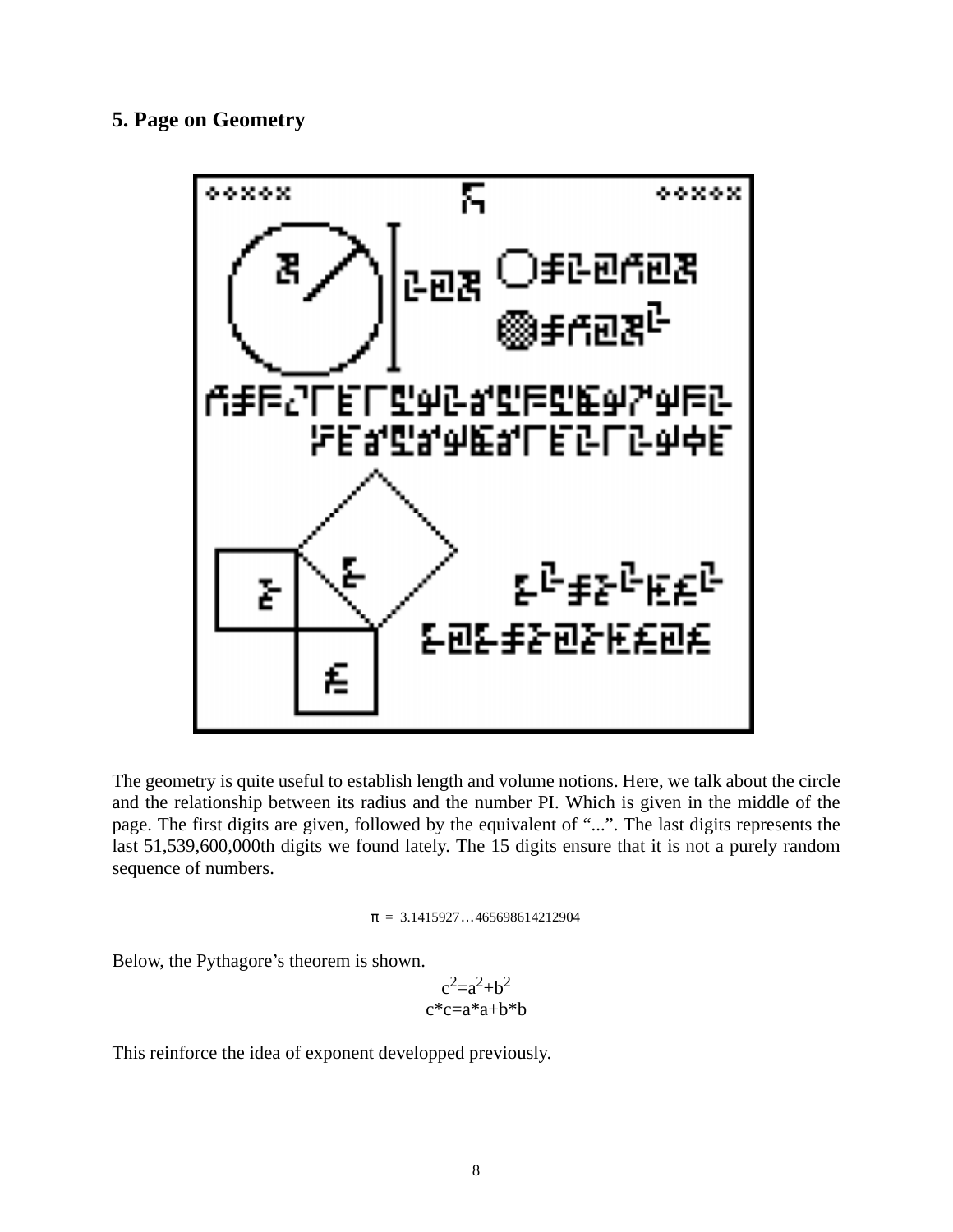## **6. Page on the Elements**



This page introduces some elements needed in the message to explained further notions of chemistry and physics.

The Hydrogen atom is displayed with the representation of the proton and the electron. The respective mass and charge of both are also written. The proton's mass is given in relation to the proton's. As we know,  $Mass<sub>proton</sub> = 1836 x Mass<sub>electron</sub>$ .

Below it, the Helium is used to show the neutron.

The representation of the atom of is the Bohr's one. 10 elements are enumerated in this page. They are introduces using the protons and neutrons contain in their nucleus. It is more precise to talk about UNION OF rather than ADDITION OF particules in that case.

$$
H = 1p \cup 0n \qquad | Al = 13p \cup 14n |
$$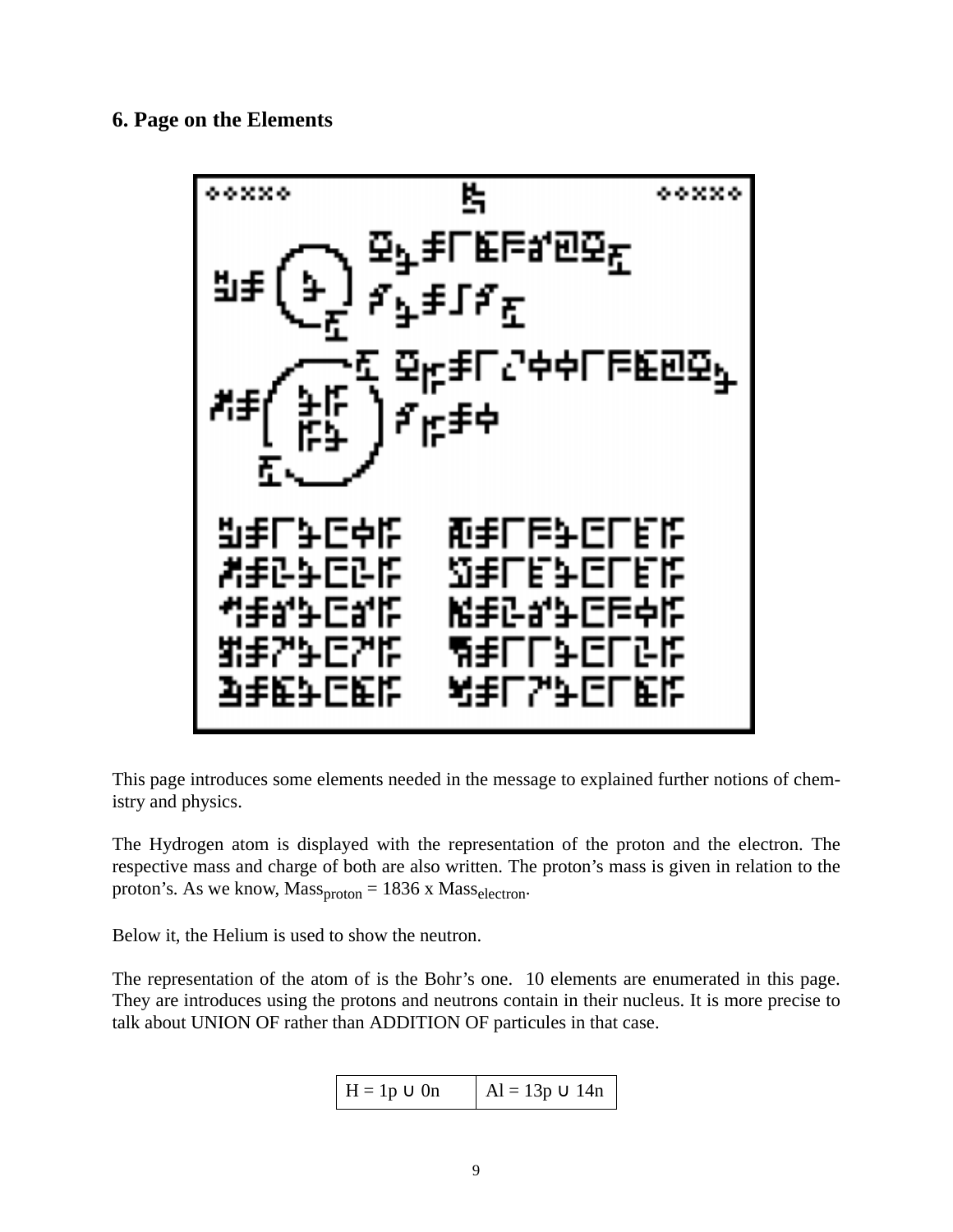| $He = 2p \cup 2n$ | $Si = 14p \cup 14n$ |
|-------------------|---------------------|
| $C = 6p \cup 6n$  | $Fe = 26p \cup 30n$ |
| $N = 7p \cup 7n$  | $Na = 11p \cup 12n$ |
| $O=8p\smile~8n$   | $Cl = 17p U 18n$    |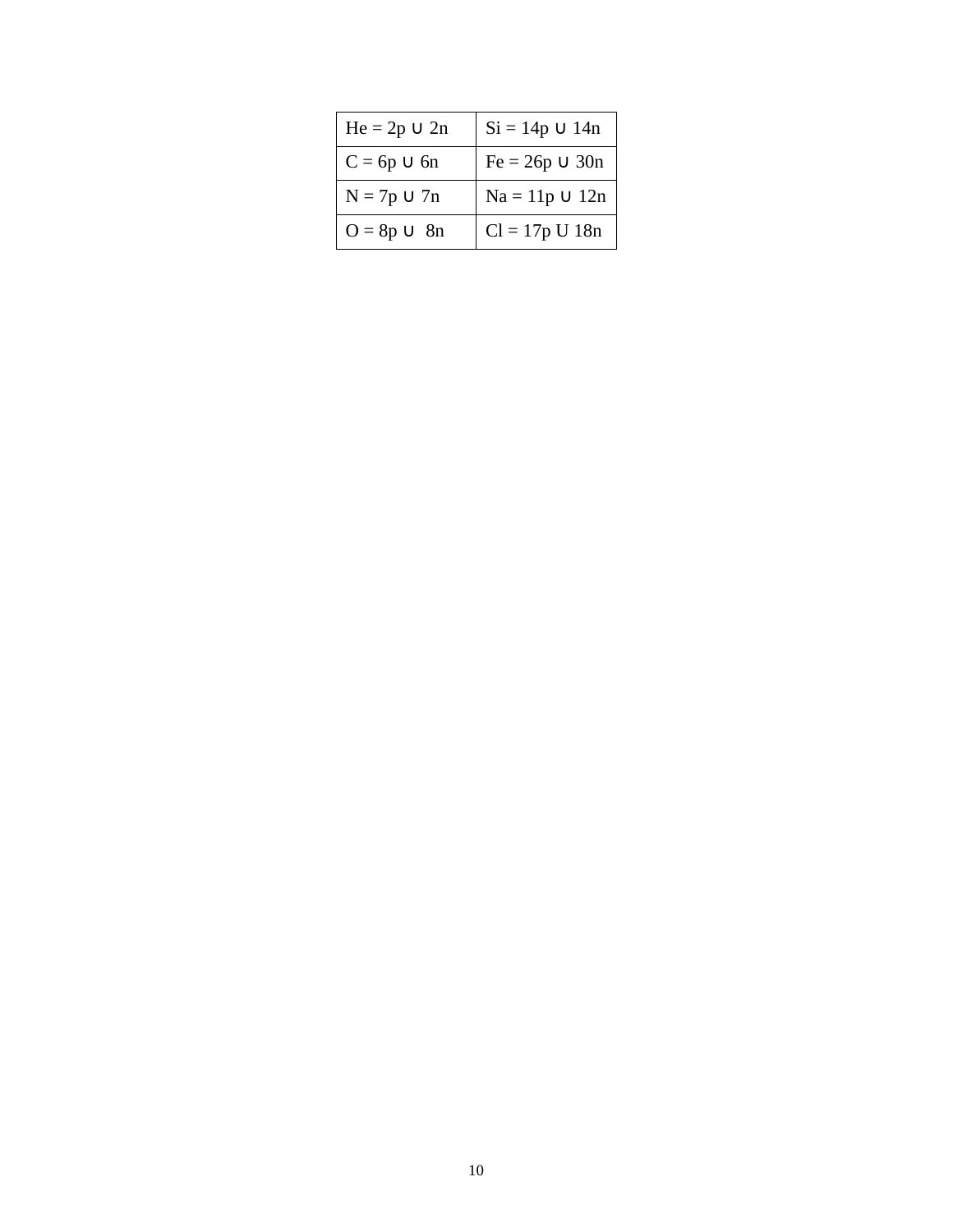### **7. Page on the Mass**



The notion of mass is further introduce in this page.

The use of the Carbon12 atom to introduce the Avogagro number  $(6.0221367 \times 10^{23} \text{ atoms} / \text{mol})$ is also quite useful. Also the proton  $(1.6726231x10^{-27}$  kg), neutron  $(1.6749286x10^{-27}$  kg) and electron (9.1093897x10<sup>-31</sup> kg) mass is given at the bottom using the symbol for gram. Therefore consolidating the whole notion of mass. We can know give the mass of other objects such as the Earth or the Sun. This will be done later.

In order to display the most digits, we have remove the "." and readjust to power of 10. Therefore, for the proton's mass we have  $16726231x10^{-34}$  kg.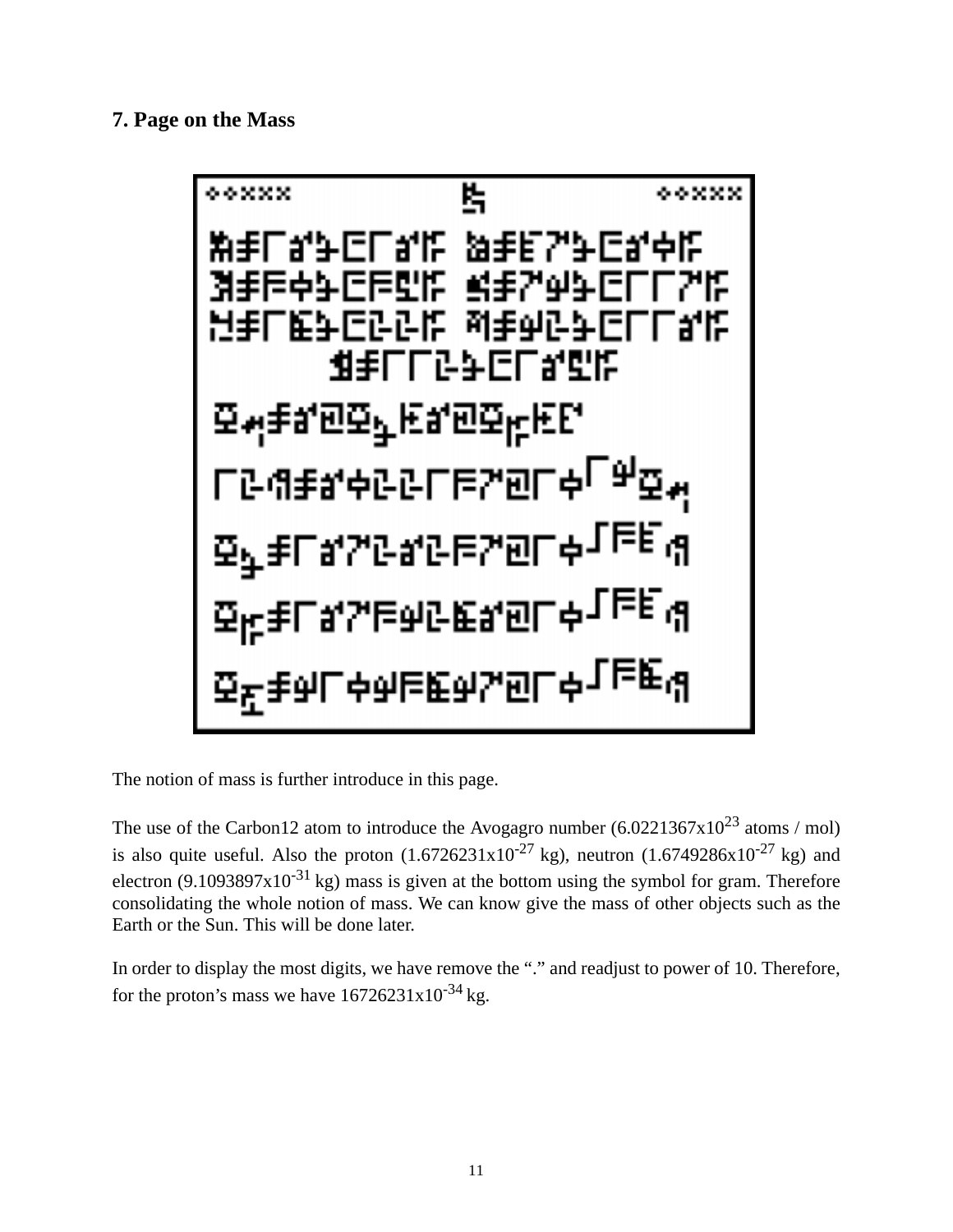5 others elements are introduce to complet our set. They will be needed for Temperature and Earth description.

| $S = 16p$ U 16n    | $Ag = 47p$ U 60n     |
|--------------------|----------------------|
| $Zn = 30p$ U $35n$ | $Au = 79p U 117n$    |
| $Ar = 18p U 22n$   | $U = 92p U 116n$     |
|                    | $E112 = 112p U 165n$ |

Element 112, the latest OFFICIALLY found, show how advance in nuclear physic we are. At the time of writing this page, the element 114 was announced but without confirmation. No element 113 was announced, yet.

> $Mass<sub>carbon</sub> = 6 * Mass<sub>proton</sub> + 6 * Mass<sub>neutron</sub> + Energy$  $12 \text{ kg} = 6022137 \times 10^{19} \text{ * Mass}_{\text{carbon}}$  $Mass_{proton} = 16726237x10^{-34}$  kg  $Mass<sub>neutron</sub> = 16739286x10<sup>-34</sup> kg$  $Mass_{electron} = 91093897x10^{-38}$  kg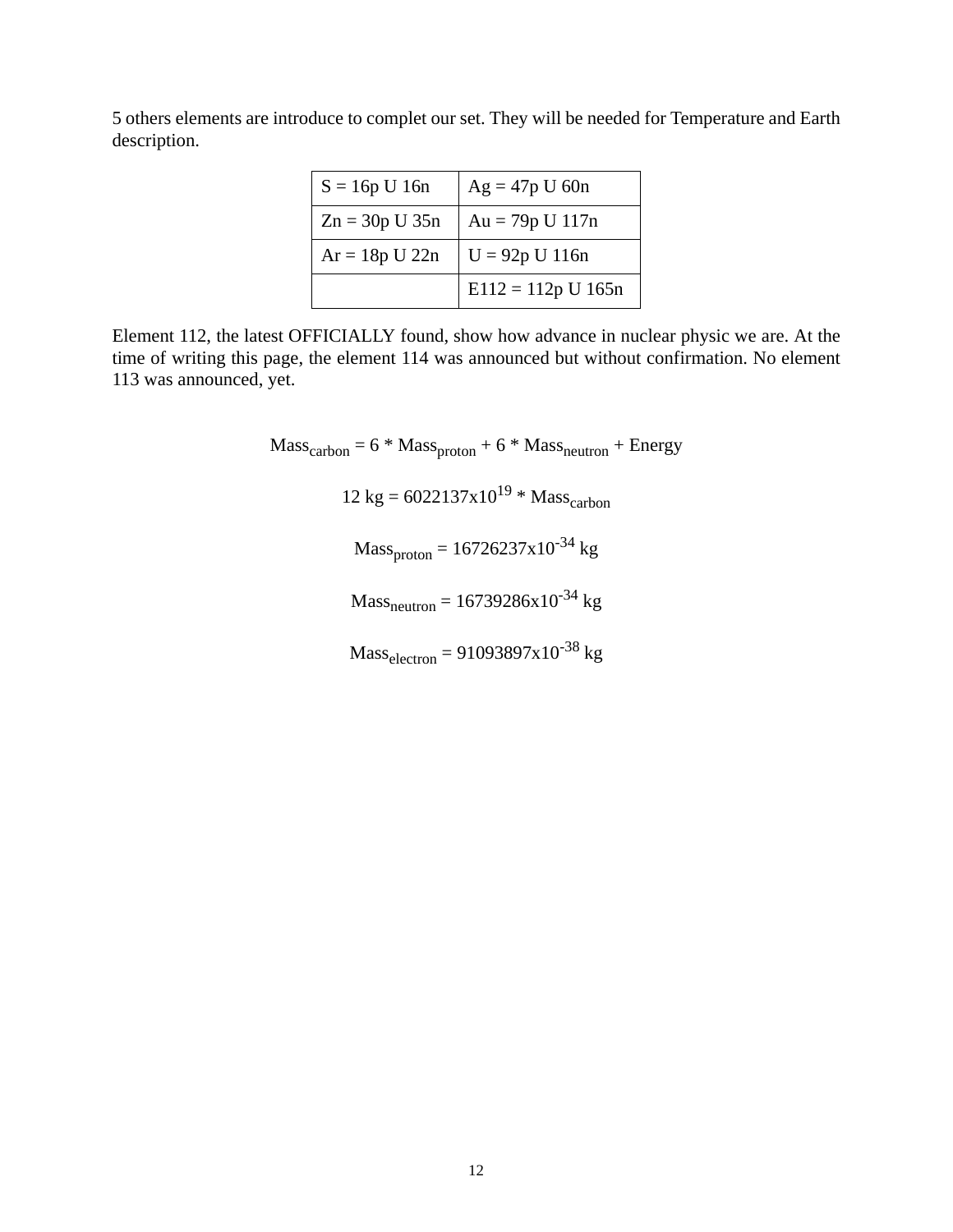**8. Page on the Hydrogen Atom**



With this page, we starts to push a little further the teaching of our knowledge. We introduce the Hydrogen's spectre.

Hence, the notions of frequency, wavelength and time are now displayed.

At the bottom, we will find the speed of light given using the relation between the frequency and the wavelength.

You will notice to use of symbols after each number. Thes is on for meter and one for Hertz.

 $l = 1.87310x10^{-6}$  m  $f = 1.59881x10^{14}$  Hz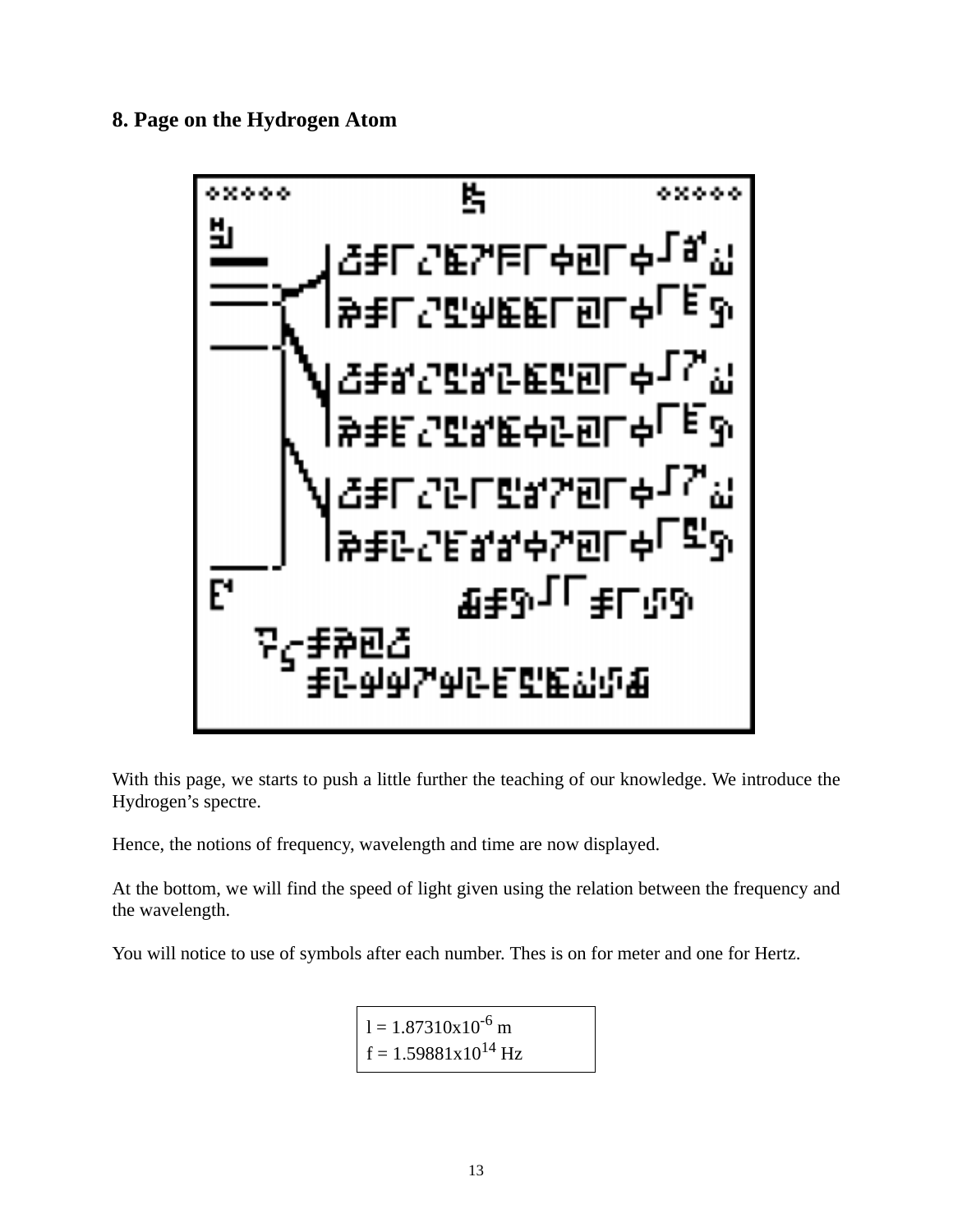$$
1 = 6.56285 \times 10^{-7} \text{ m}
$$
  
\n
$$
f = 4.56802 \times 10^{14} \text{ Hz}
$$
  
\n
$$
1 = 1.21567 \times 10^{-7} \text{ m}
$$
  
\n
$$
f = 2.46607 \times 10^{15} \text{ Hz}
$$

$$
second = Hz^{-1} = 1/Hz
$$

 $speed<sub>photon</sub> = frequency * wavelength = 299792458 m/s$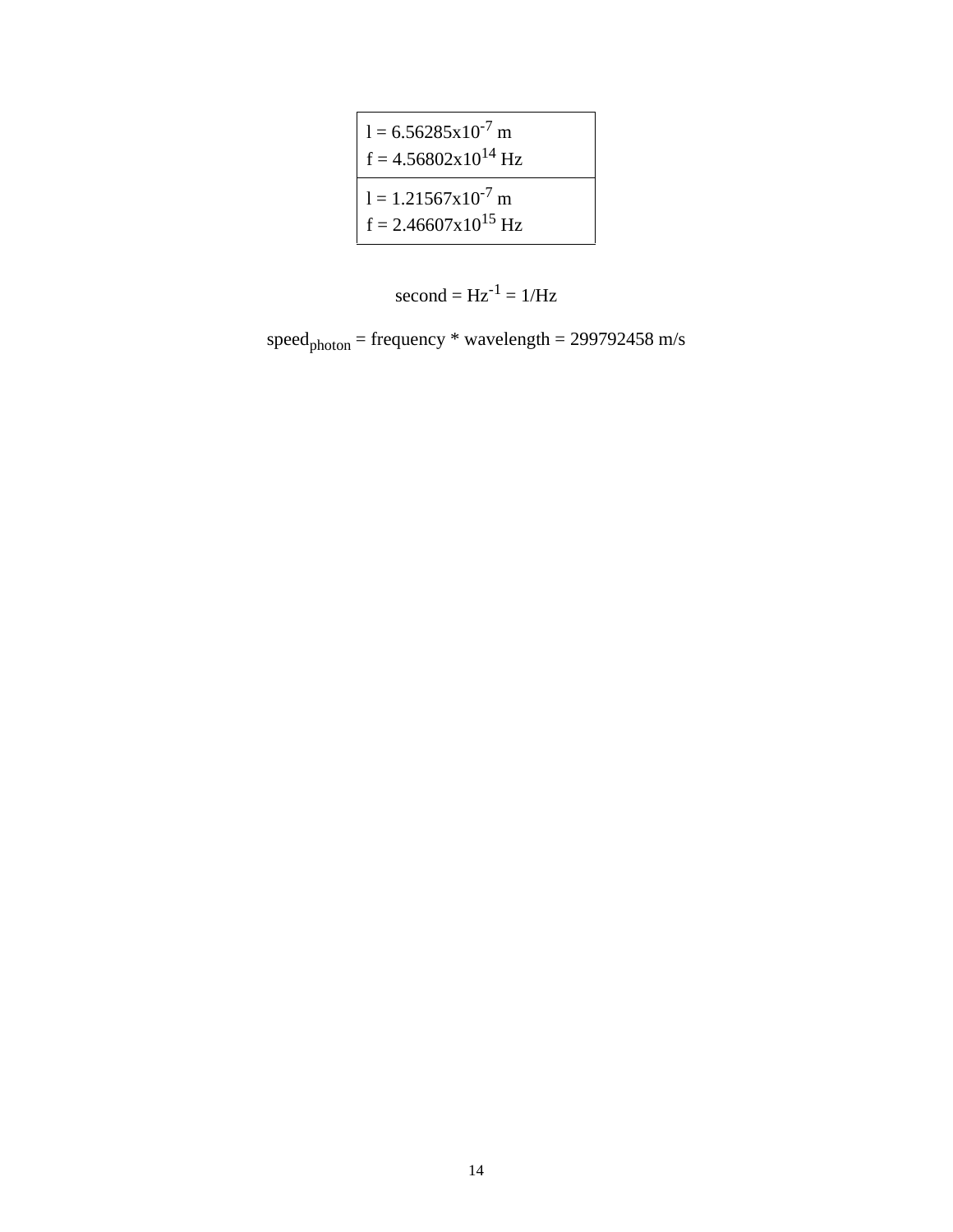#### **9. Page on Units**



This page is concerned by the definition of measurement units. The last items on this page are the value of "h" and "G".

| Force = M x L $\div$ T <sup>2</sup>                                                      | 1 Newton = 1 kg x m $\div$ s <sup>2</sup>        |  |
|------------------------------------------------------------------------------------------|--------------------------------------------------|--|
| Energy = M x $L^2 \div T^2$                                                              | 1 Joule = 1 kg x m <sup>2</sup> ÷ s <sup>2</sup> |  |
| Pression = $M \div L \div T^2$                                                           | 1 Pascal = 1 kg $\div$ m $\div$ s <sup>2</sup>   |  |
| Power = M x $L^2 \div T^3$<br>1 Watt = 1 kg x m <sup>2</sup> ÷ s <sup>3</sup>            |                                                  |  |
| $speed = L \div T = m \div s$<br>$acceleration = speed \div T = L \div T^2 = m \div s^2$ |                                                  |  |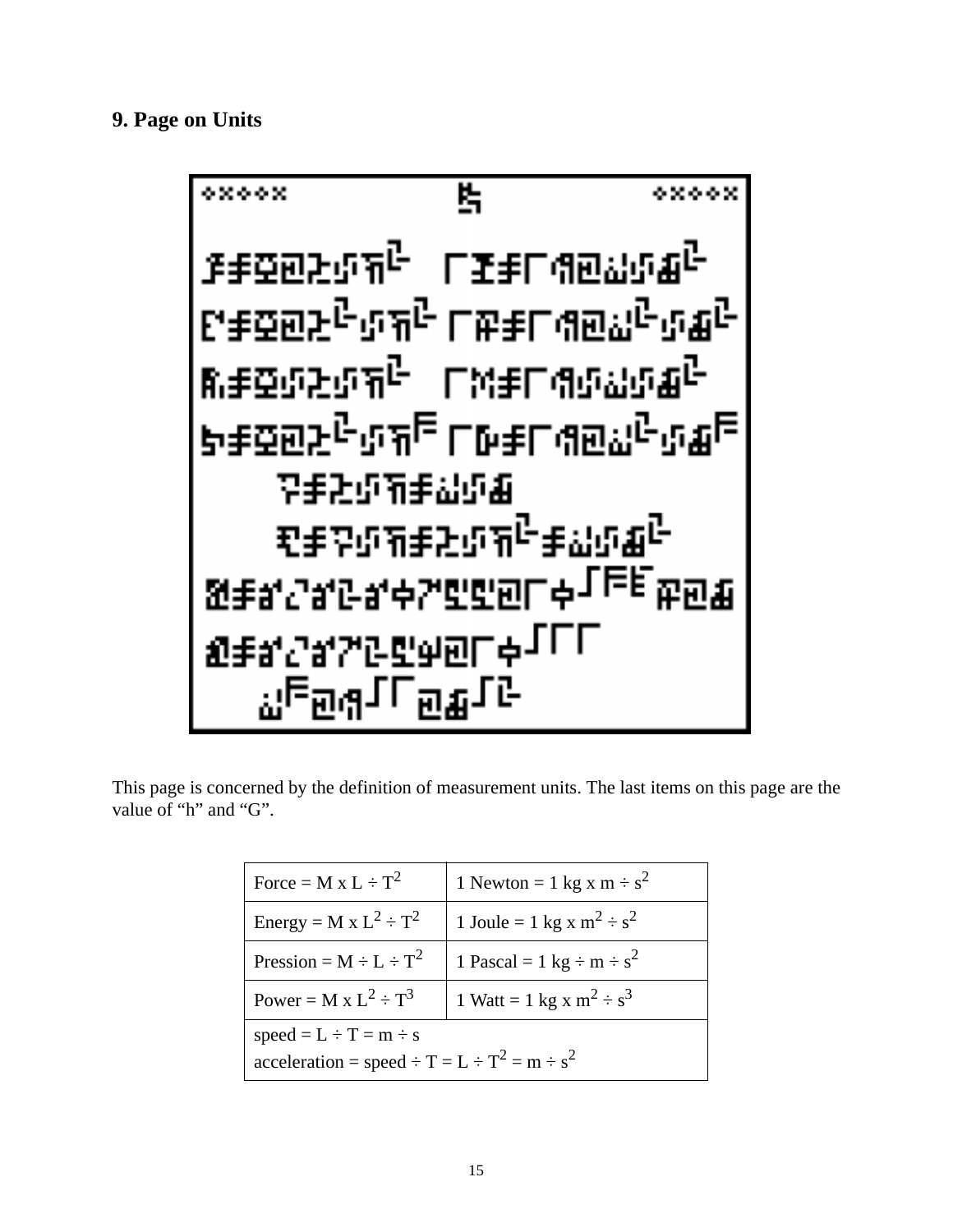h = 6.6260755x10<sup>-34</sup> J s<br>G = 6.67259x10<sup>-11</sup> m<sup>3</sup>kg<sup>-1</sup>s<sup>-2</sup>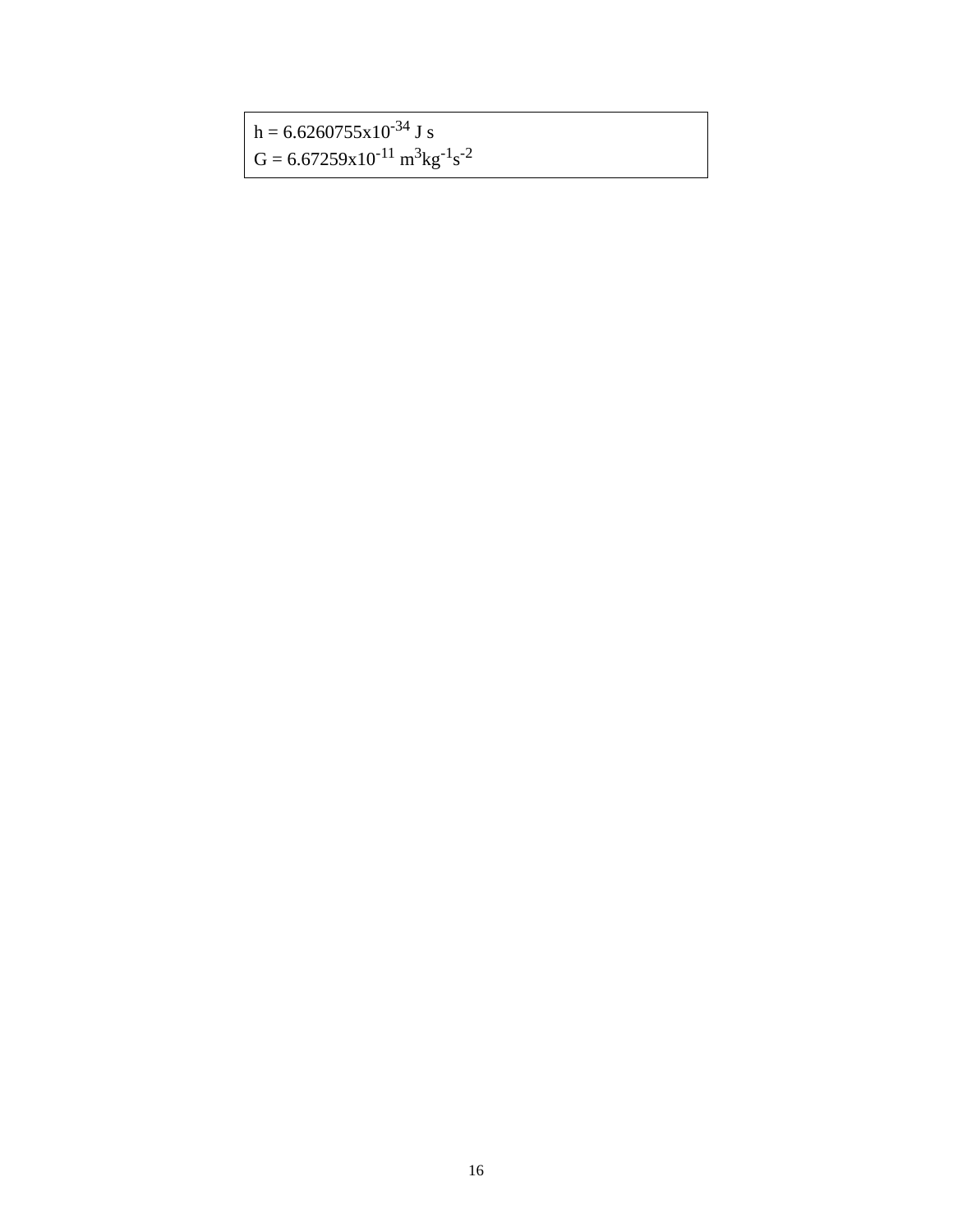**10. Page on the Temperatures**



We have to introduce also the temperature notion. We do that by using the boiling and melting temperature of some chemical elements from the periodic table.

At the bottom, there is a graphic of temperature vs. state, of the water. The temperature are given in kelvin. Therefore, for the water we will find the following values: 273 and 373.

The line between the table and the graphic, simply explained that those temperature are for a pressure of 101.3 kPa.

| H             | 14.025K | 20.268K |
|---------------|---------|---------|
| $\mathcal{C}$ | 4100K   | 4470K   |
| S             | 388.36K | 717.75K |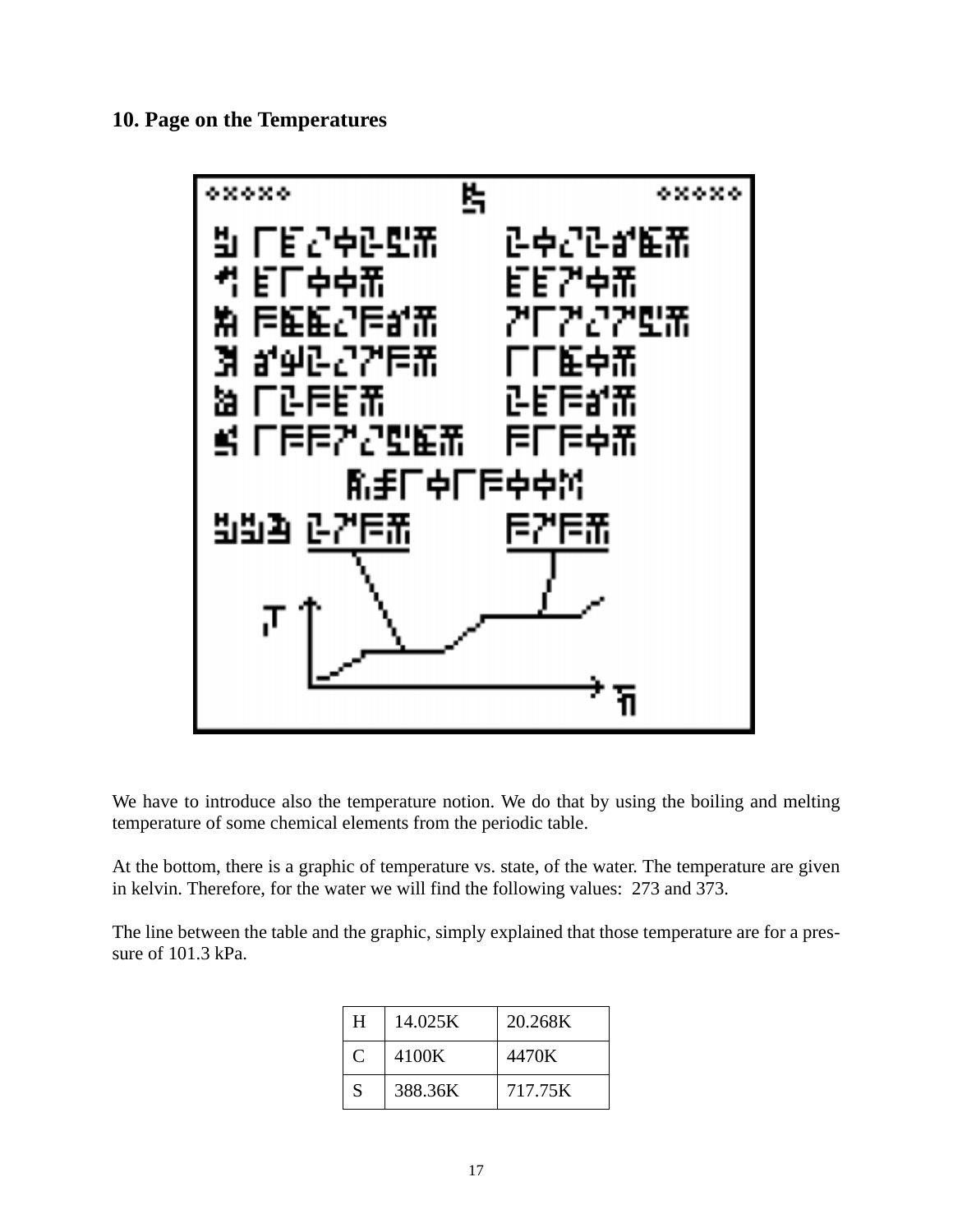| Zn | 692.73K  | 1180K |
|----|----------|-------|
| Ag | 1234K    | 2436K |
| Au | 1337.58K | 3130K |

Pression = pascal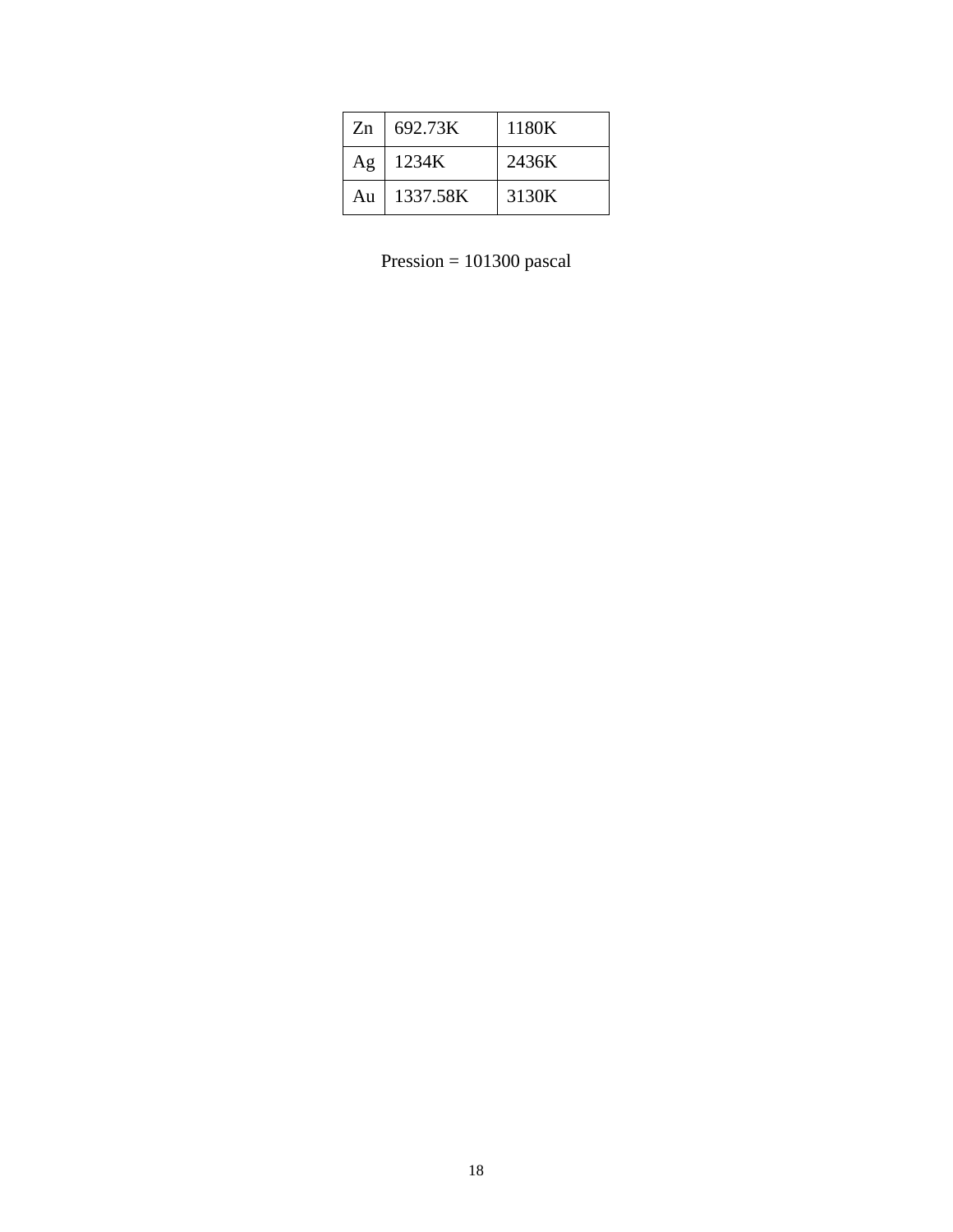**11. Page on the Solar System**



We will find here a representation of the solar system. Each planets are identified.

The values above and below, are the masses and radius of the Sun and the Jupiter. Since they are the objects mostly detailed from another star system. We are ourself starting to discover Jupiterlike planets around some stars.

This will help a further identification of the source of this message. The specs about the Sun (Size and Temperature) give the signature of our star. The data relative to Jupiter is very useful if they can detect large planets near stars.

> $Mass<sub>Jupiter</sub> = 1.901x10<sup>27</sup> kg$ Radius<sub>Jupiter</sub> =  $7.137x10<sup>7</sup>$  m  $Mass_{Sun} = 1.991x10^{30}$  kg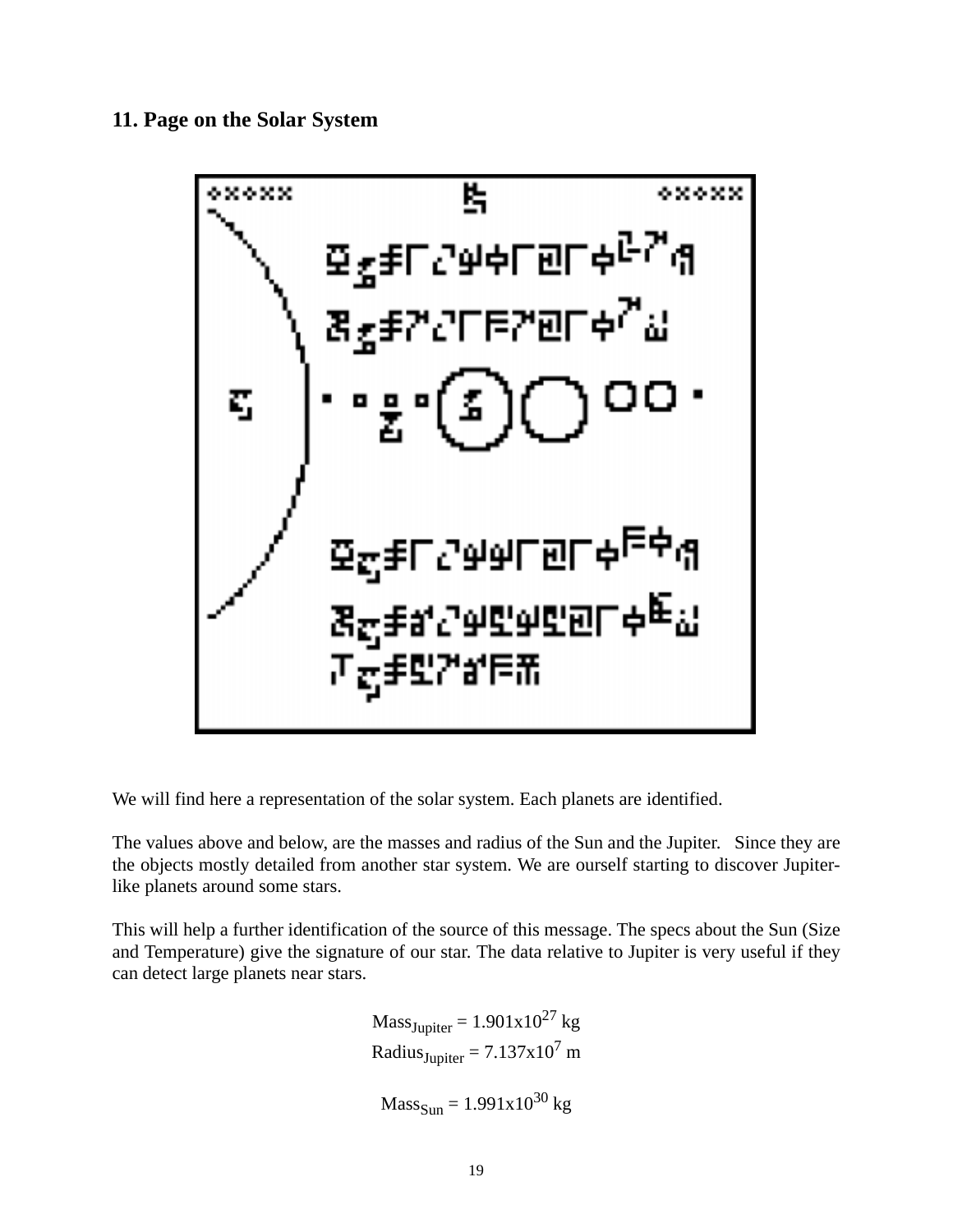Radius $_{\text{Sun}}$  = 6.9595x10<sup>8</sup> m Temperatur $_{Sun}$  = 5763 K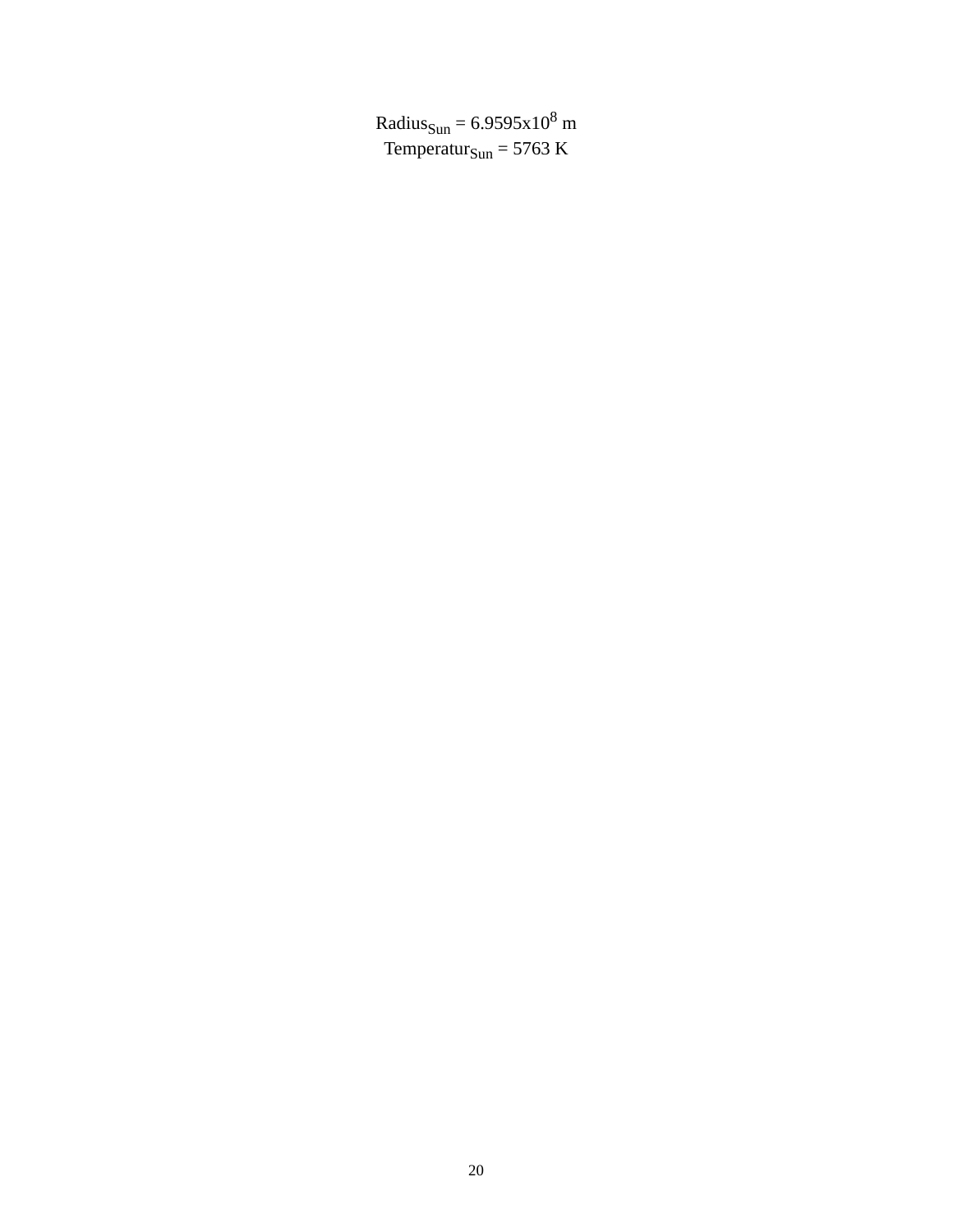**12. Page on the Earth (part 1)**



This page gives some informations about the Earth and the Moon.

It shows mass and radius of both, and distance between them.

The last line gives the distance between the Earth and the Sun.

Distance $E_{\text{Earth-Moon}} = 3844 \times 10^5$  m  $Mass_{Moon} = 7.35 \times 10^{22}$  kg Radius $_{\text{Moon}} = 1.74 \times 10^6$  m

 $Mass<sub>Earth</sub> = 5.977x10<sup>24</sup> kg$ Radius $_{\text{Earth}} = 6.378 \times 10^6$  m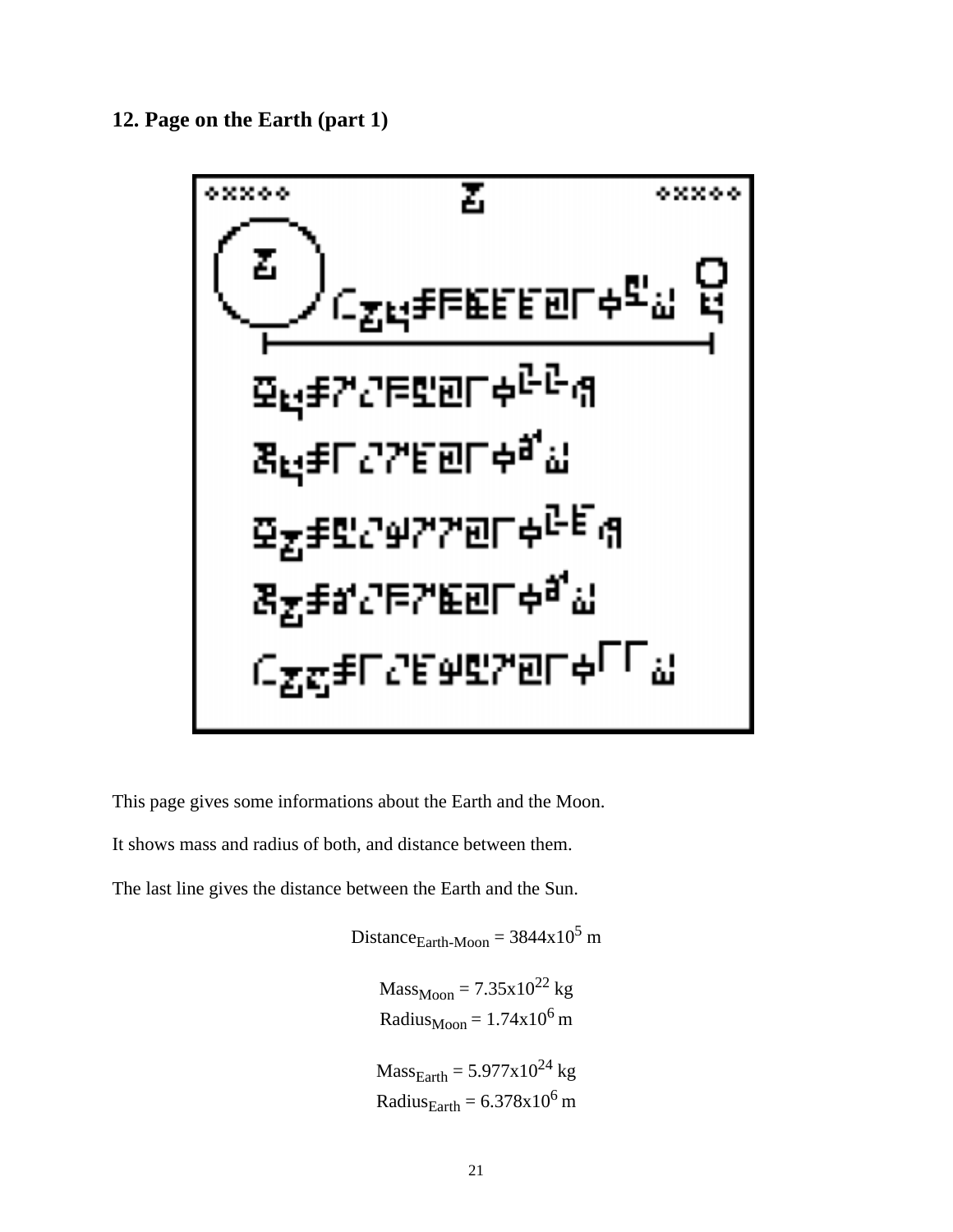Distance<sub>Earth-Sun</sub> =  $1.4957x10^{11}$  m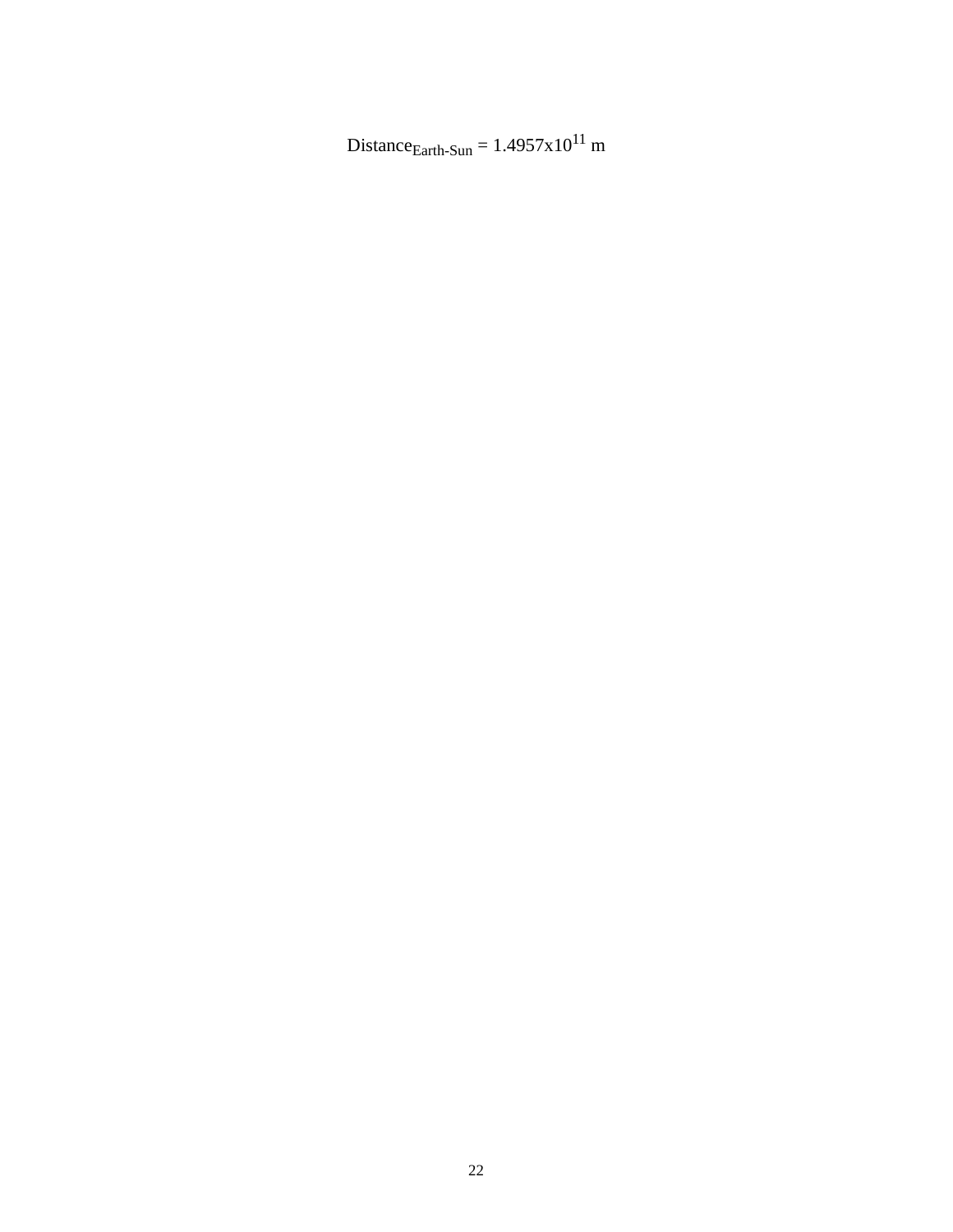**13. Page on the Earth (part 2)**



This page gives further informations about the Earth.

We are talking about the length of the day and the year. We shows also how long it took for the Moon to do one orbit around the Earth.

At the bottom, you will find informations on the age of the Earth, and the Sun.

This kind of information, couple with the masses, distance and radius increase the redundancy of the message. Everything is linked through equations very well know in physic.

> $(1)$  time = 2360591 seconds  $(2)$  time = 31556926 seconds (3) time  $= 1$  year  $(4)$  time = 86163 seconds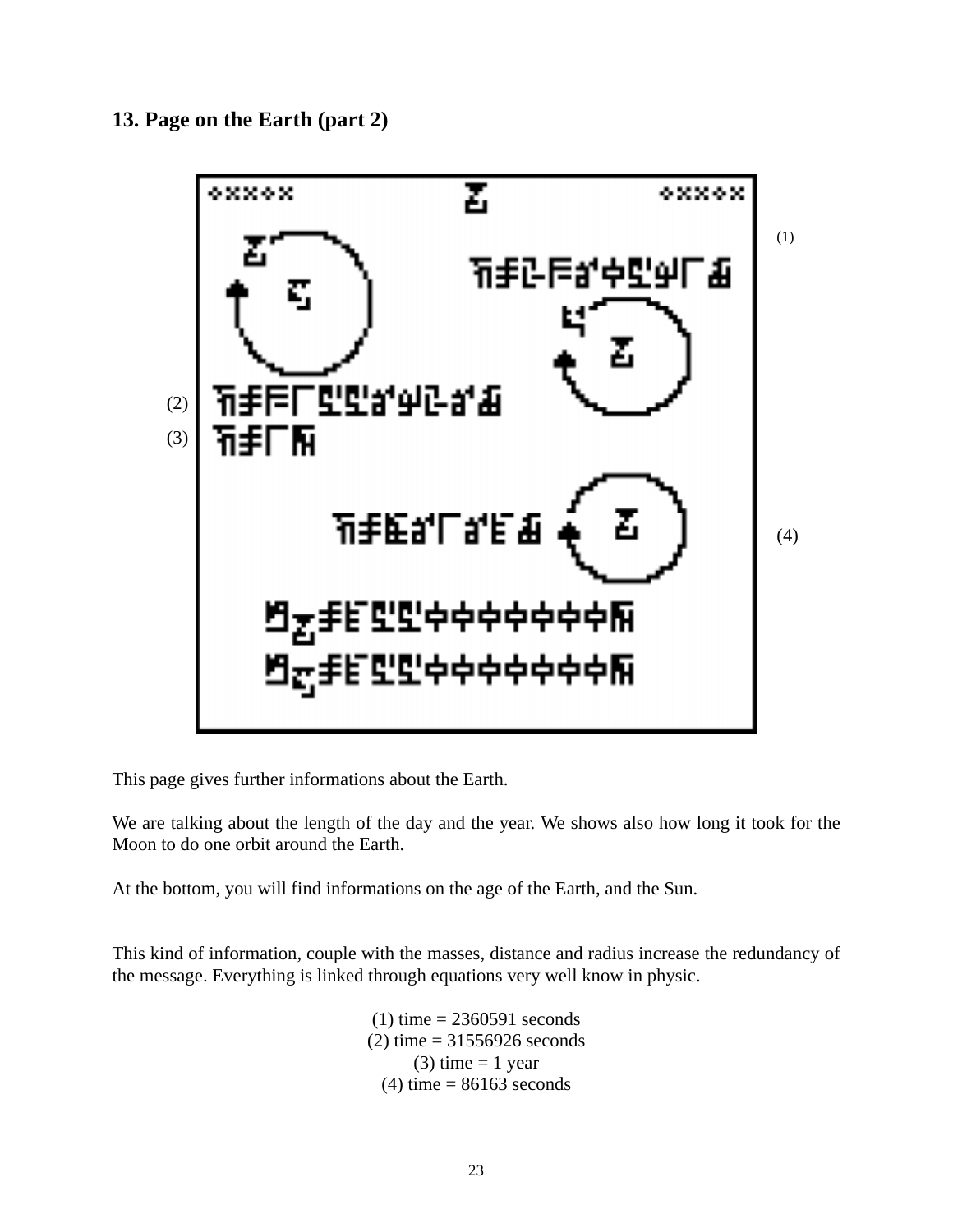$Age_{Earth} = 4550000000$  years  $Age<sub>Sun</sub> = 4550000000 years$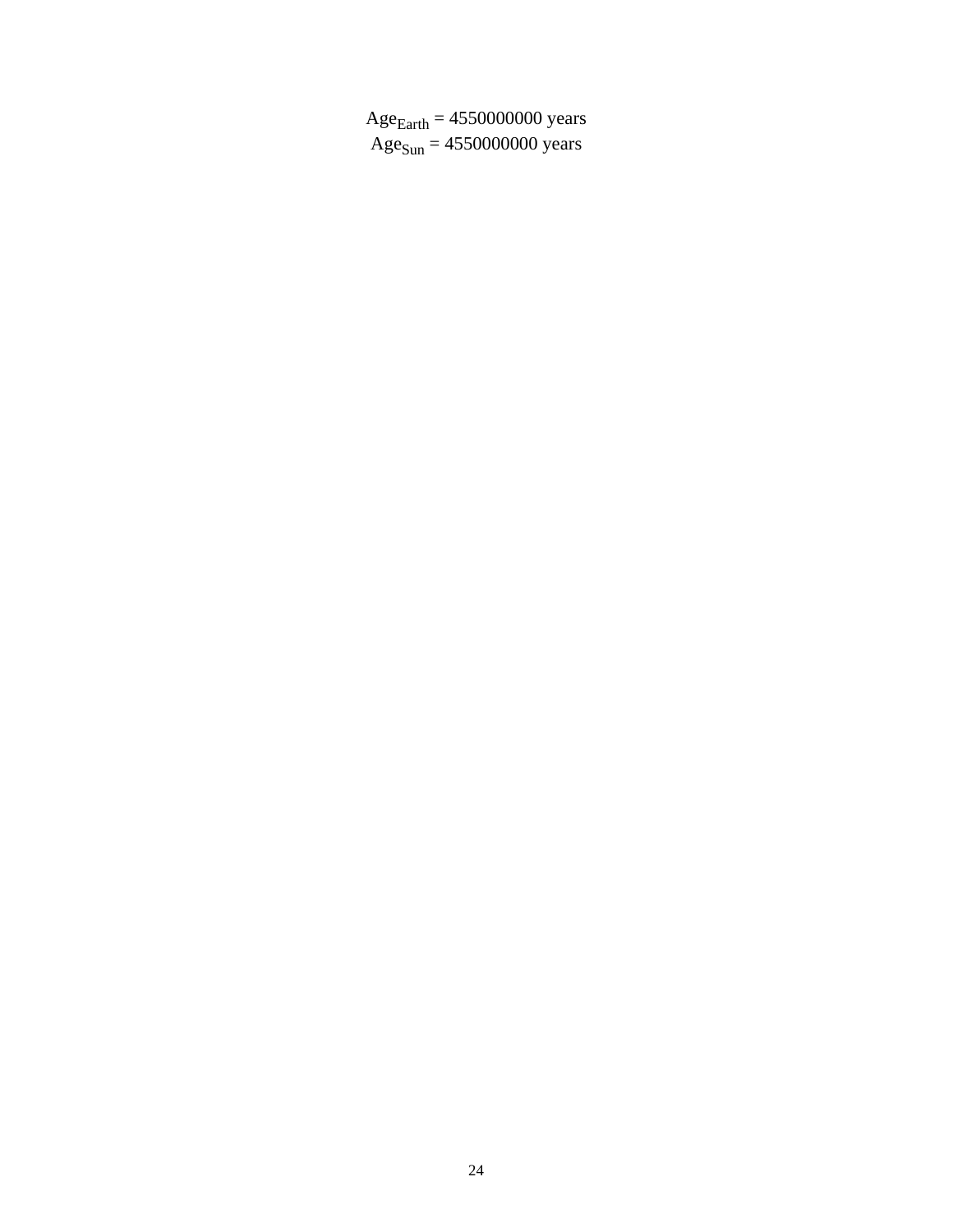**14. Page on the Earth (part 3)**



On this page, you will find some description of the Earth's biosphere: atmosphere, soil and water composition.

The last item indicate the value of the gravity at the surface.

| Land              | Sky            | Ocean      |
|-------------------|----------------|------------|
| Si <sub>O</sub> O | NN             | <b>HHO</b> |
| <b>AlAlOOO</b>    | O <sub>O</sub> | Na         |
| FeFeOOO           | Ar             | Cl         |
| FeO               | COO            |            |

Top of Land  $= 8848$  m (Mt. Everest) Bottom of Ocean = 11000 m (Mariana's Trench)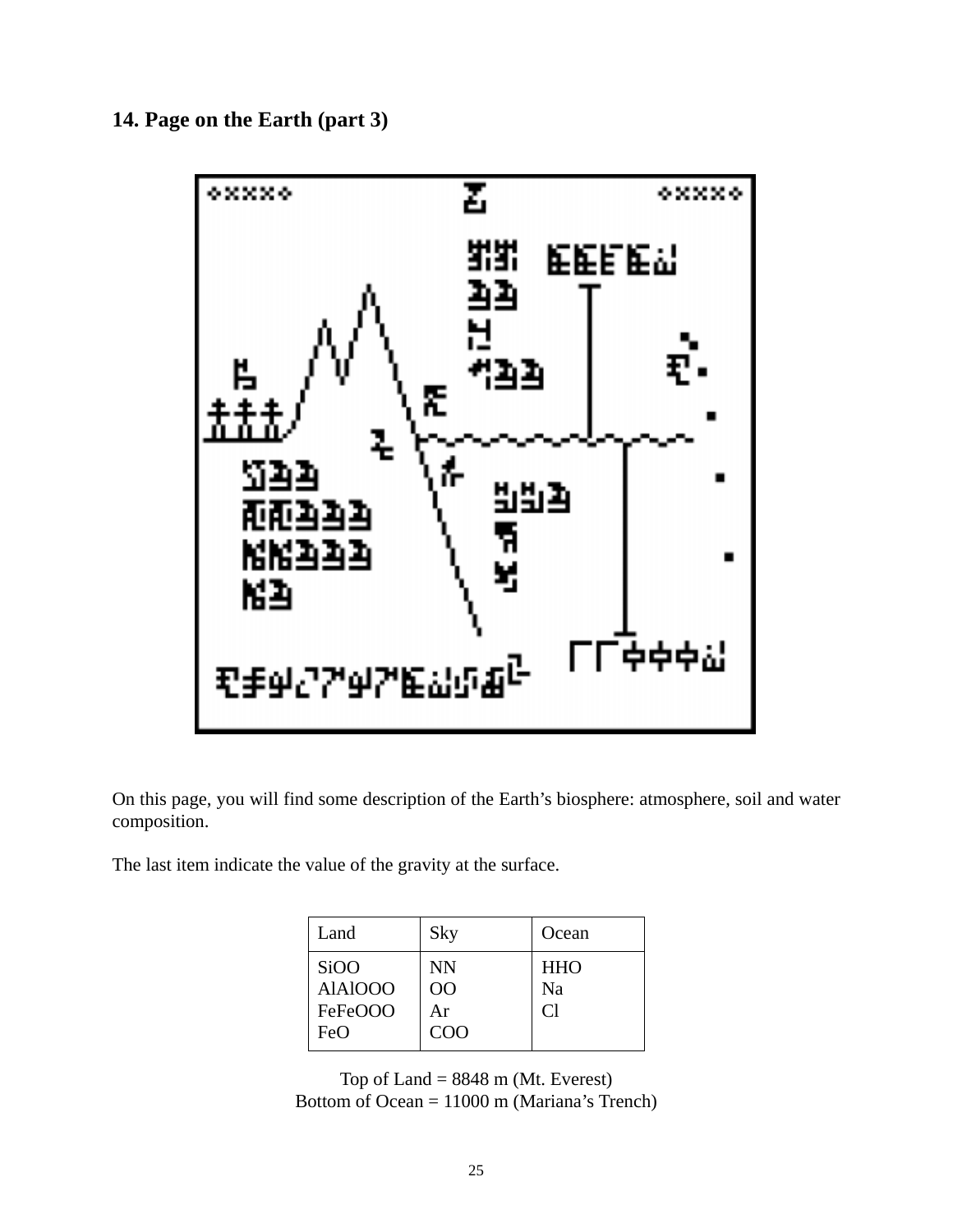Acceleration =  $9.7978 \text{ m/s}^2$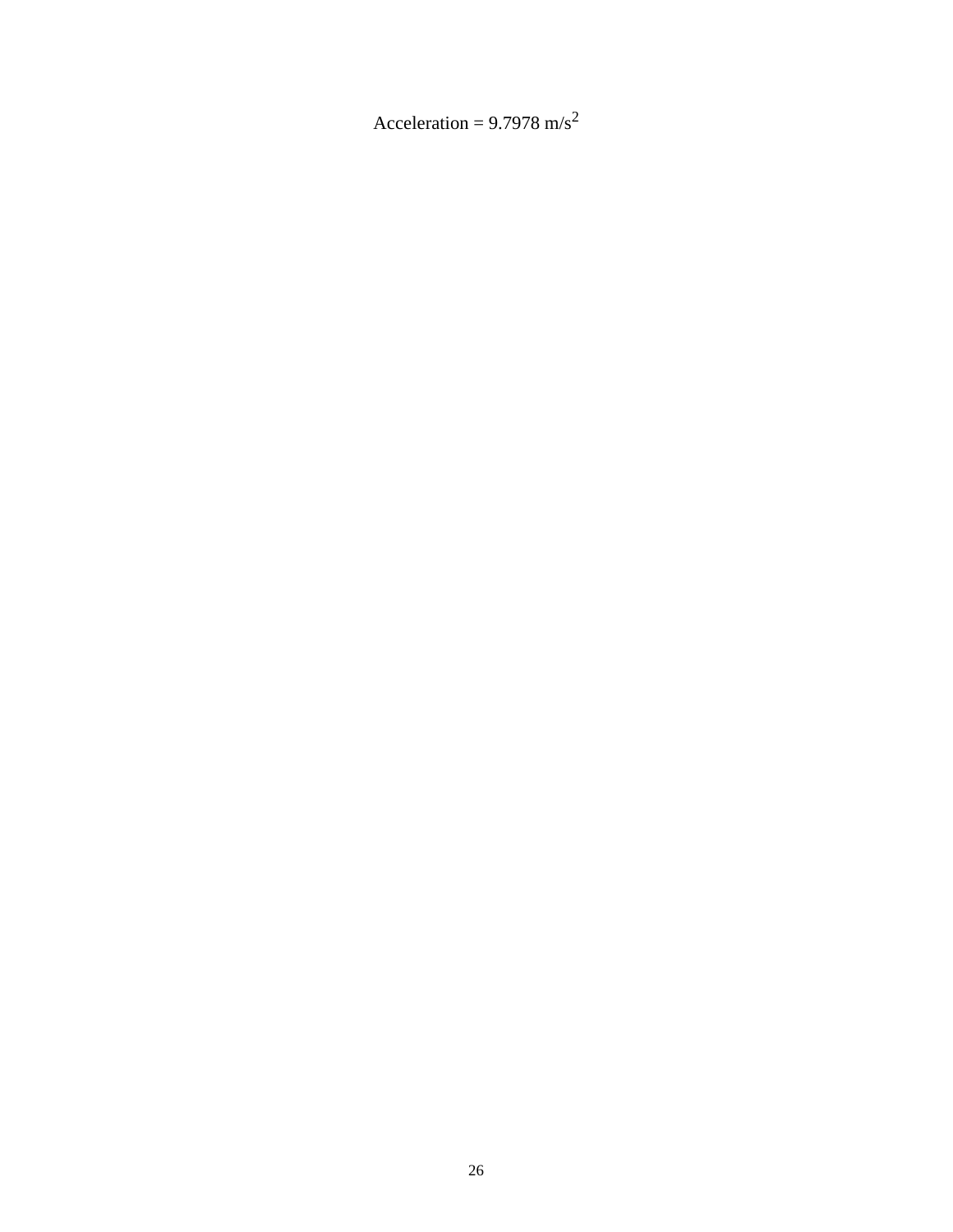# **15. Page on Humans (part 1)**



As we are going deeper and deeper in the message, you will find out that it close on the humans themselves, US.

Hence, this page display a schematic representation of a man and a woman. It gives a mean value of the height.

The dotted line at the left side, give a representation of Up and Down. It is ballistic trajectory, showing clearly where the gravity goes.

1.8 m of height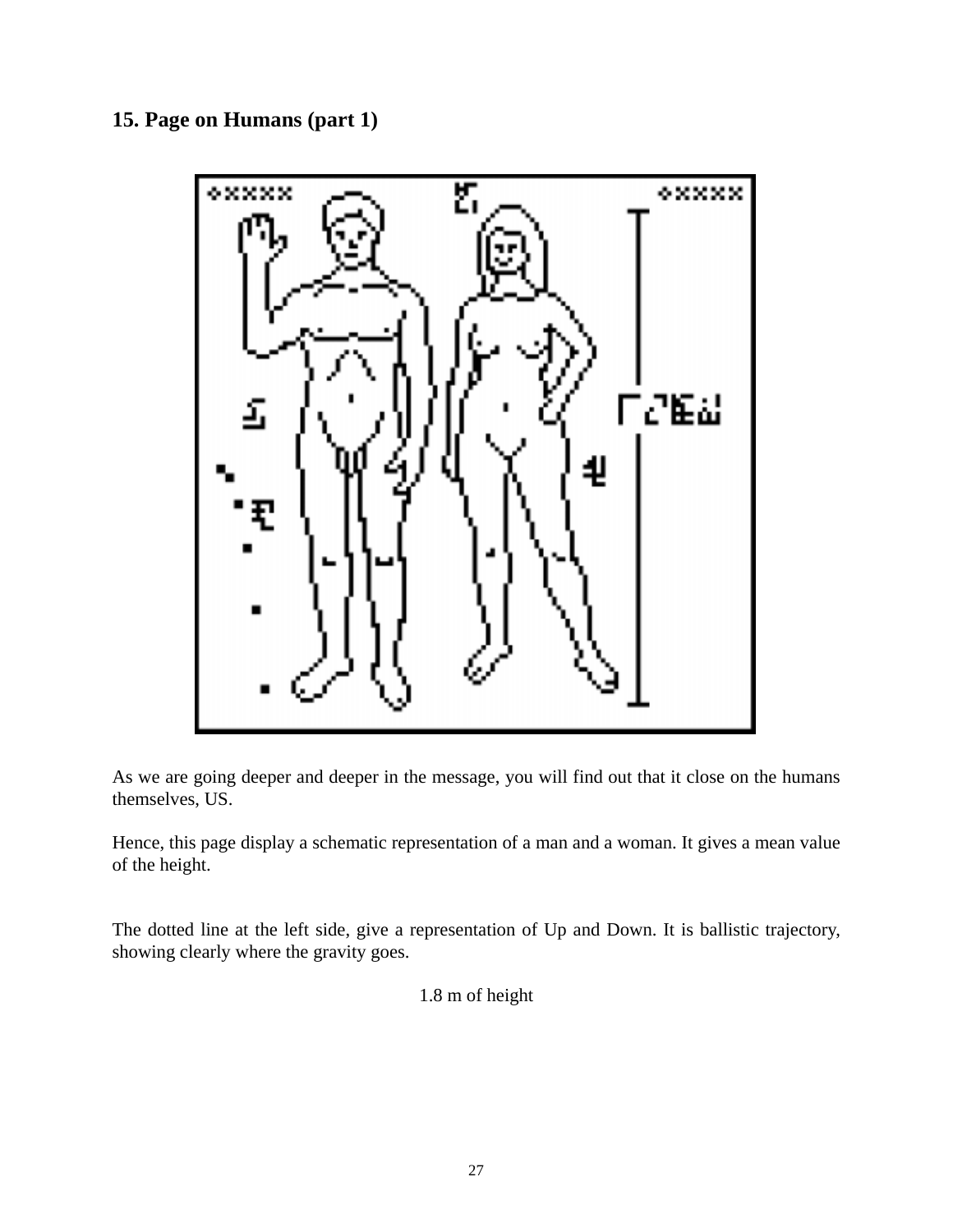**16. Page on Humans (part 2)**



In the previous page, we have shown the exterior appearance of humans.

Now, we give some of their specification in relation to acoustic and visual sensors.

The group of symbols on the left, gives the age, mass and temperature of humans.

The group of symbol at the right, talk about acoustic in term of frequencies. It gives the range of our earring capabilities.

The graphic below shows our color range.

People<sub>Earth</sub> = Male 
$$
\cup
$$
 Female = 6,000,000,000

\nAge<sub>Male</sub> = Age<sub>Female</sub> = 70 years

\nMass<sub>Male</sub> = Mass<sub>Female</sub> = 80 kg

\nTemperature<sub>Male</sub> = Temperature<sub>Female</sub> = 311 K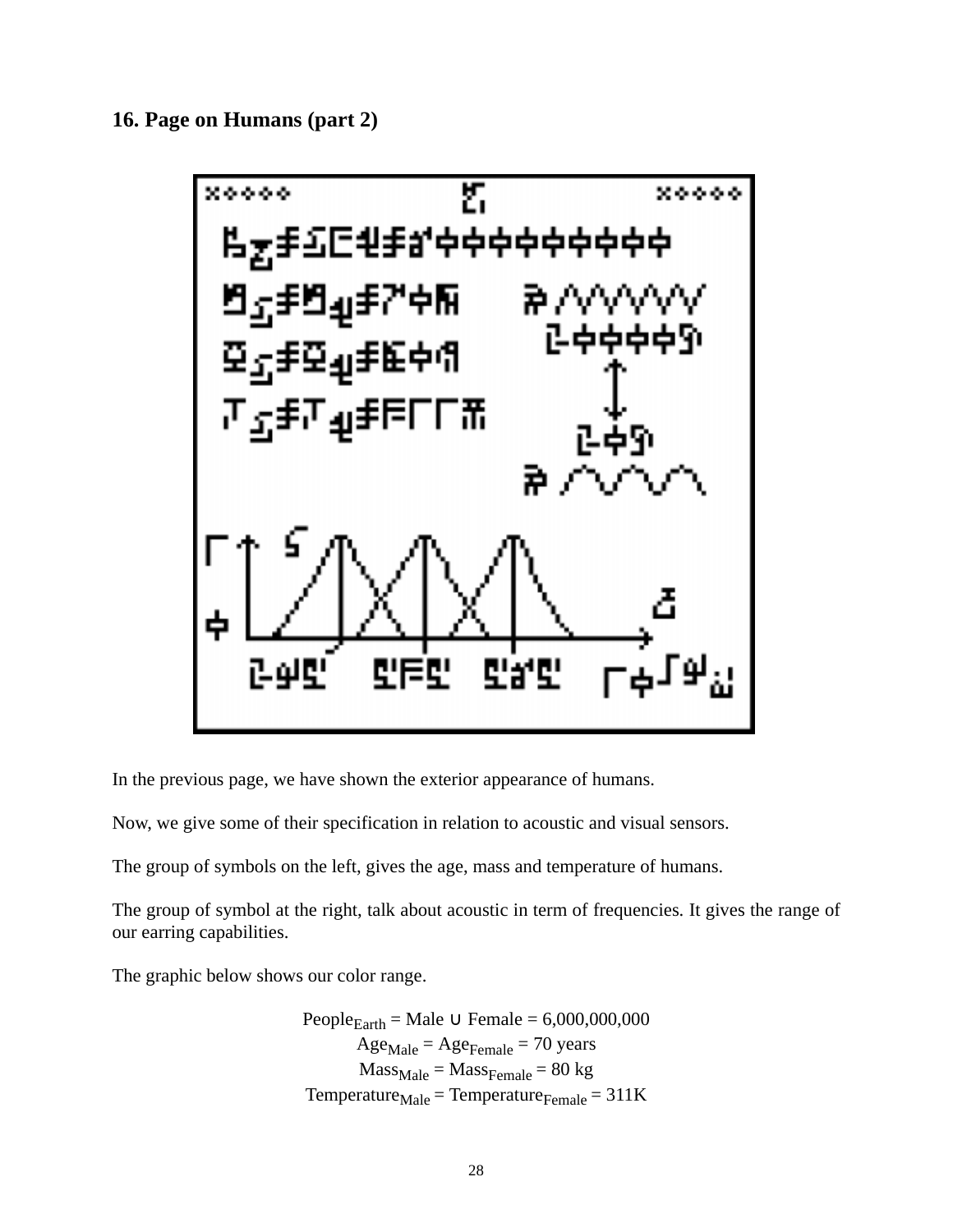audition: 20Hz to 20000Hz

Visual: 295, 535 and 565 x10-9 m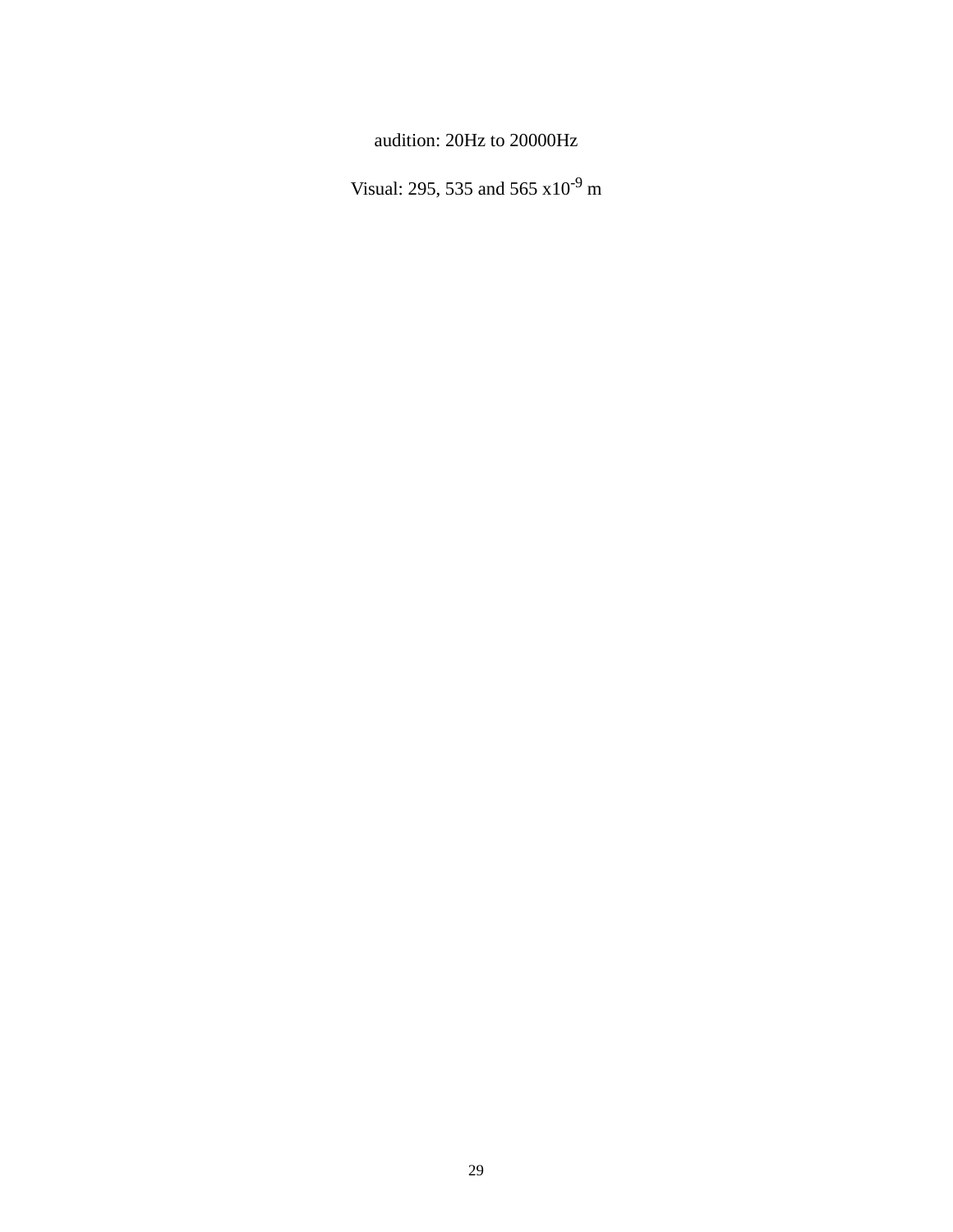**17. Page on the DNA (part 1)**



We have here the representation of the Nucleic Acids: This is the building blocks of human life on Earth. It constitutes the basic elements of DNA.

We show them using a standard chemical representation. It is not visualize on this picture, but the link between atoms can be a single line or a double one.

| thymidine | adenosine |
|-----------|-----------|
| cytidine  | guanosine |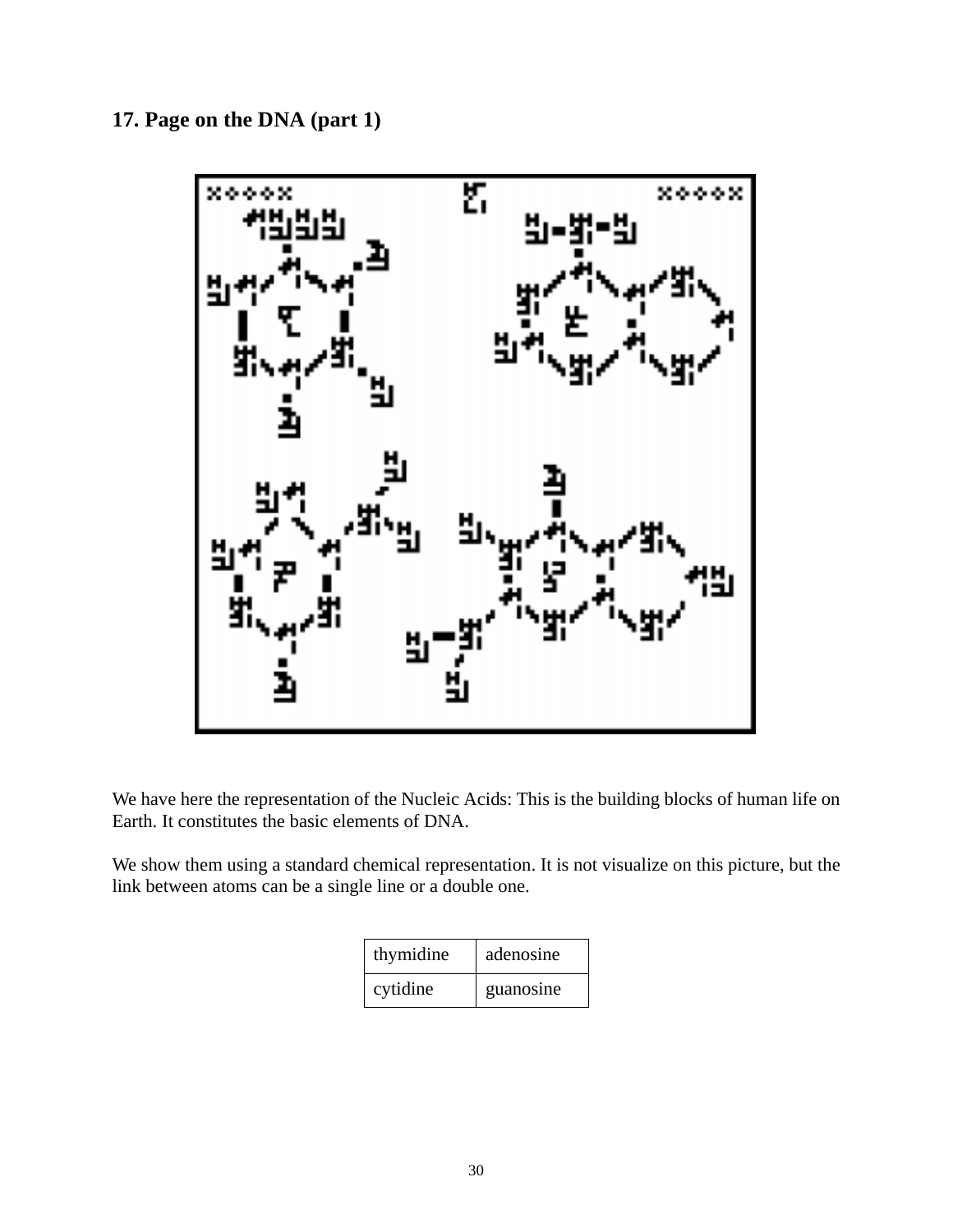**18. Page on the DNA (part 2)**



This page shows a typical cell in our body. The nucleus encloses the DNA which is made of a combinations of amino acids.

The characteristic drawing of the DNA is also displayed.

6xC ∪ 12xH ∪ 6xO 2xO  $C \cup 2xO$ 

cell size =  $10^{-5}$  m  $Cell_{Male} = Cell_{Female} = 10^{13}$  cells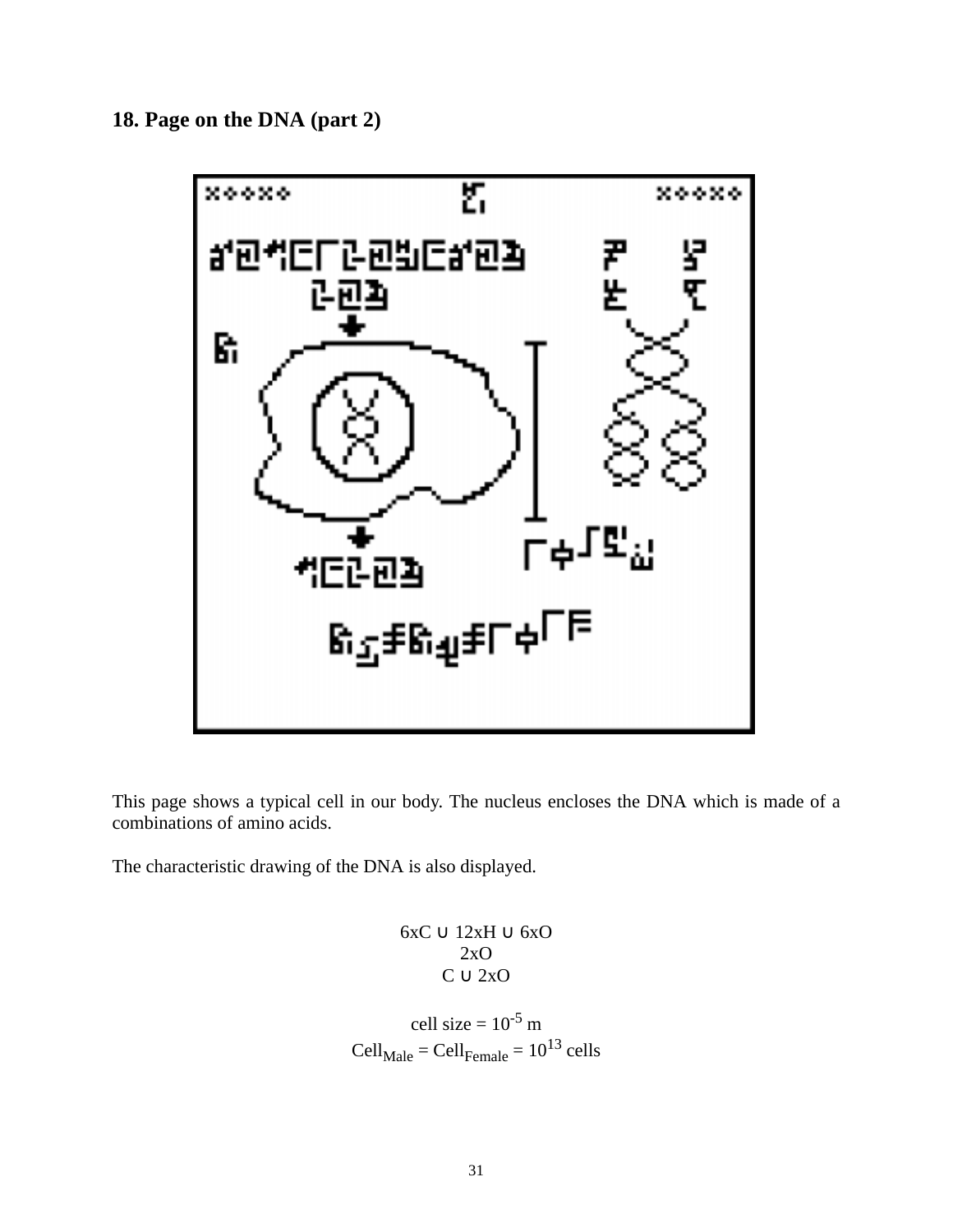**19. Page on the Land (part 1)**



This page is the left part of a map representing the Earth oceans and continents.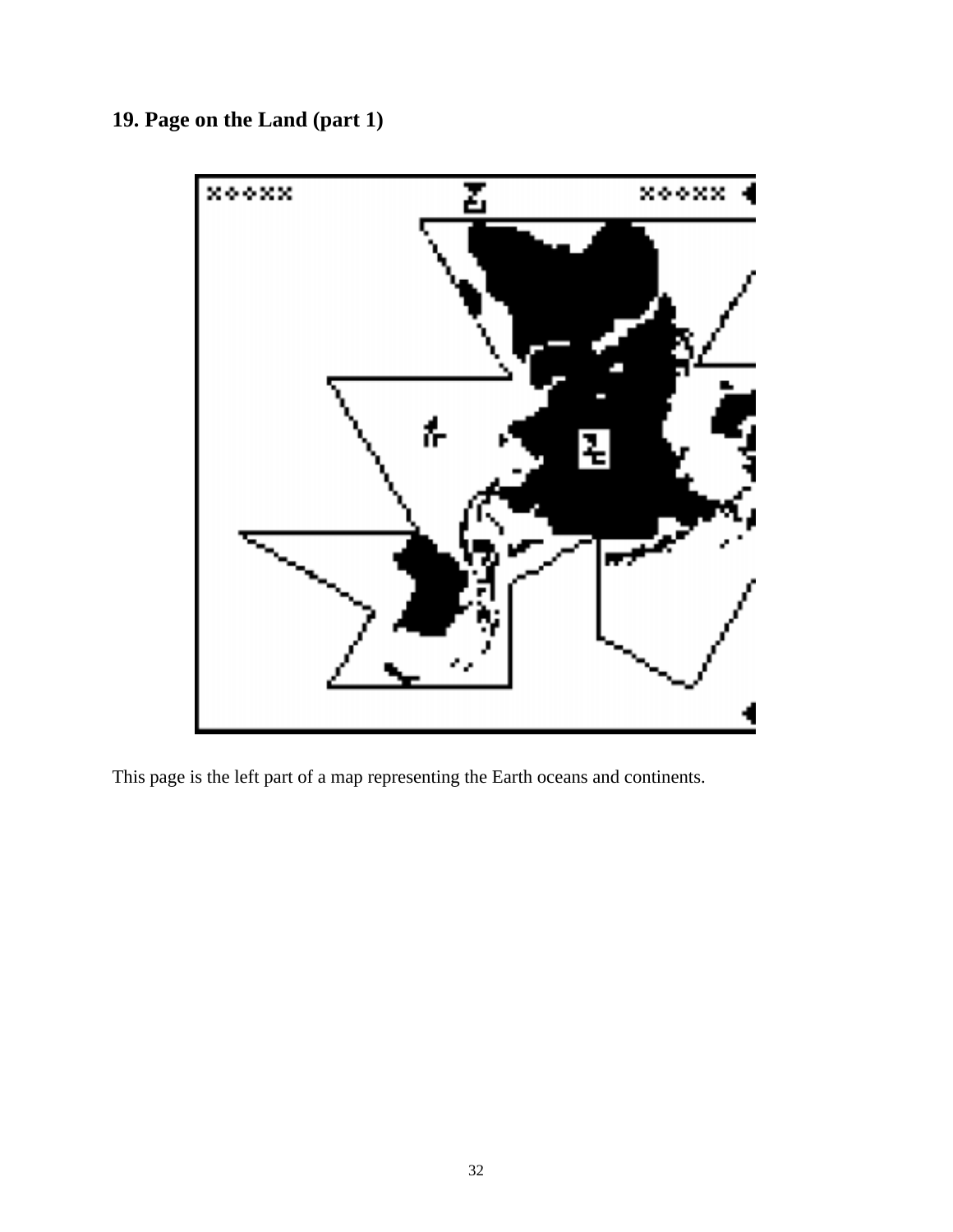**20. Page on the Land (part 2)**



This page is the right part of a map representing the Earth oceans and continents.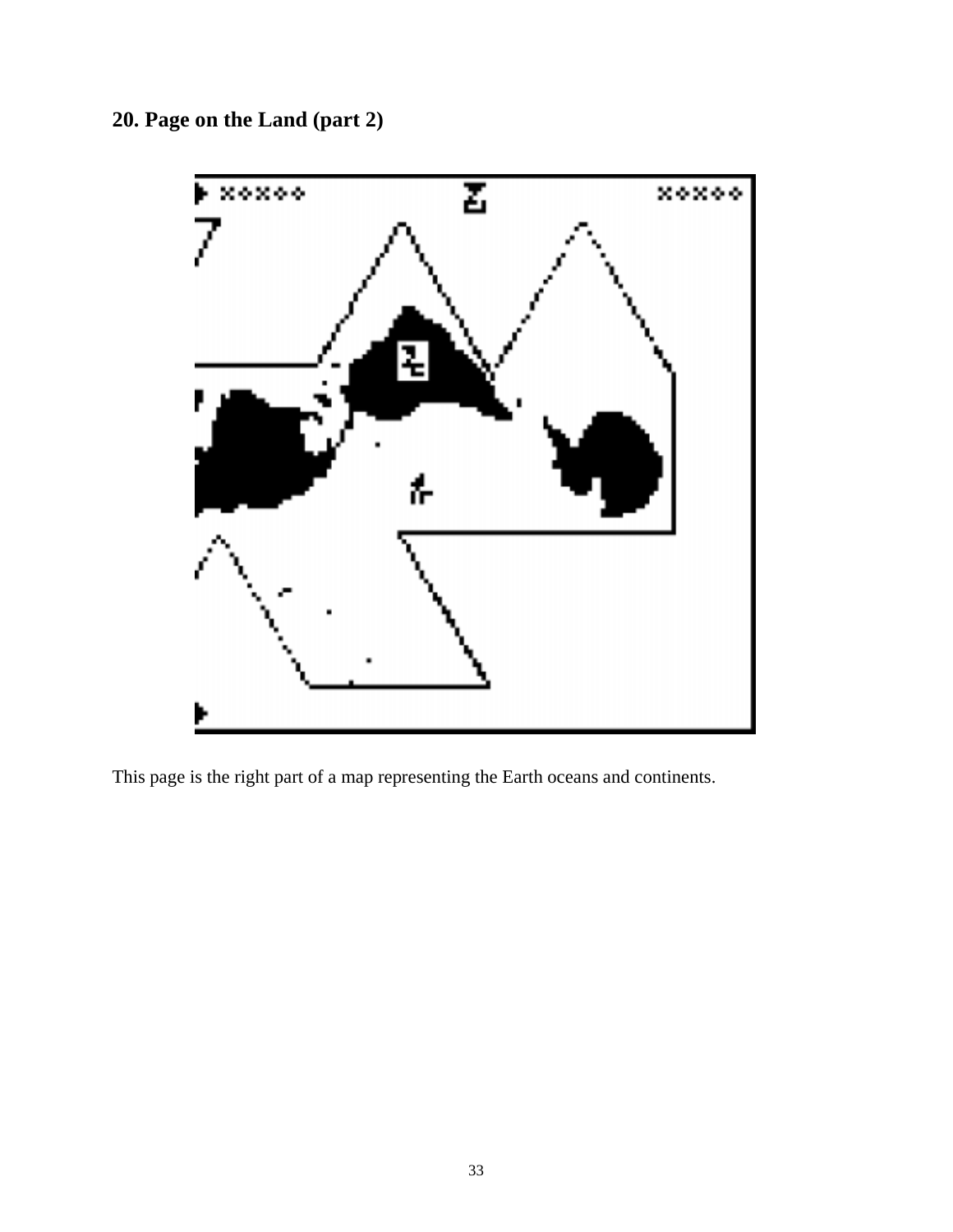# **21. Page on the Radiotelescope**



We are completing the message with information about the transmitter.

Frequency = 5,010,240,000 Hz Wavelength =  $0.059836$  m

> 127x127x23 43,000 peoples

Power = 150,000 Watts

70 meters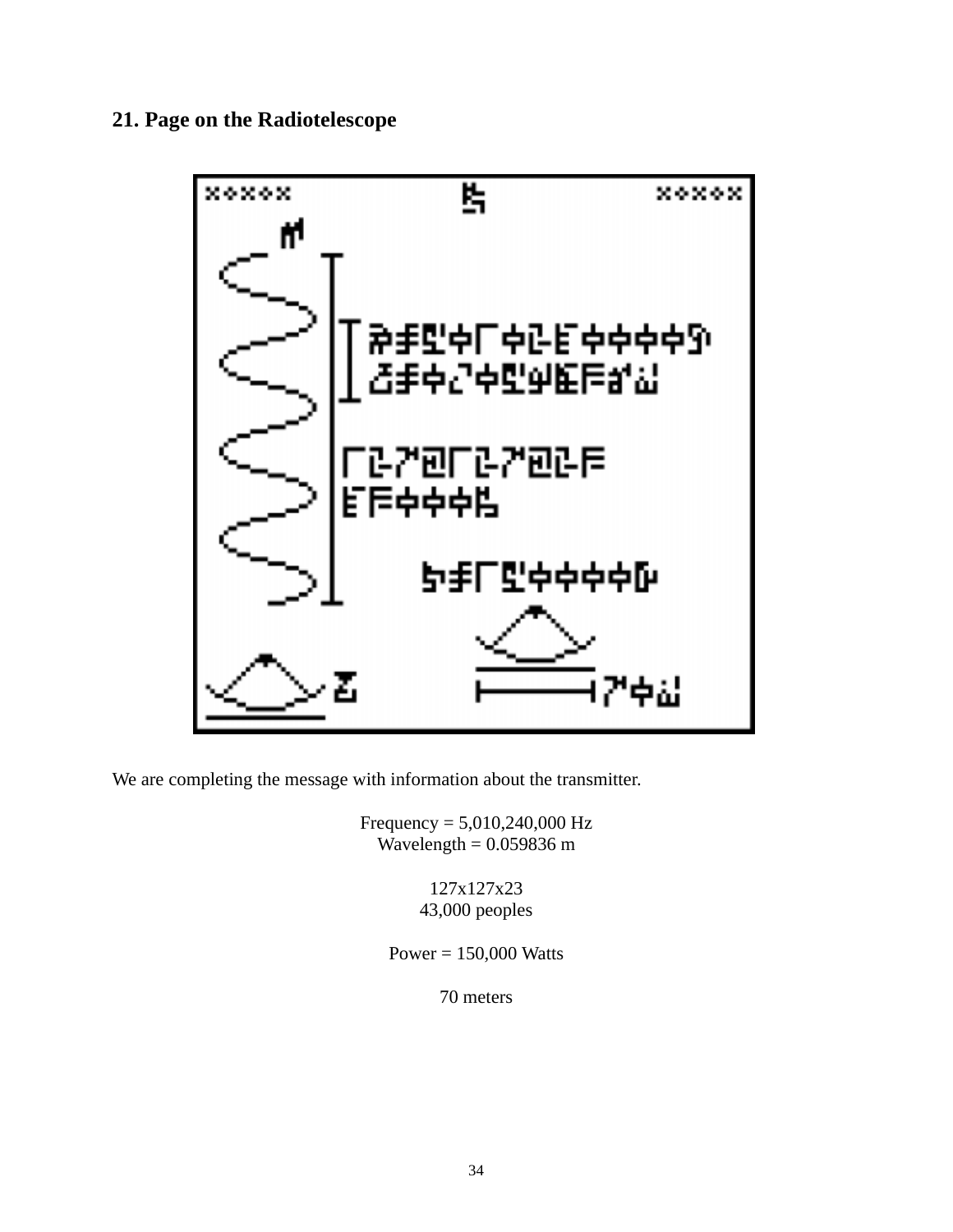

This page give some element of cosmology. This is a very elaborated subject. But we wanted to show our current status in that field of knowledge.

The first lines decribed General Relativity concepts.

The two lines at the bottom show our idea of the Univers's Age and it temperature. We estimate it to be around 14 billions years and its temperature to be around  $T=2.736$  kelvins.

Again, this is very specialised stuff. We know not everybody will be able to decipher it, less understand it. Nervertheless, for those who can, it will reveiled a lot on us.

$$
H^2 = \frac{8}{3}\pi G\rho + \frac{\Lambda}{3}
$$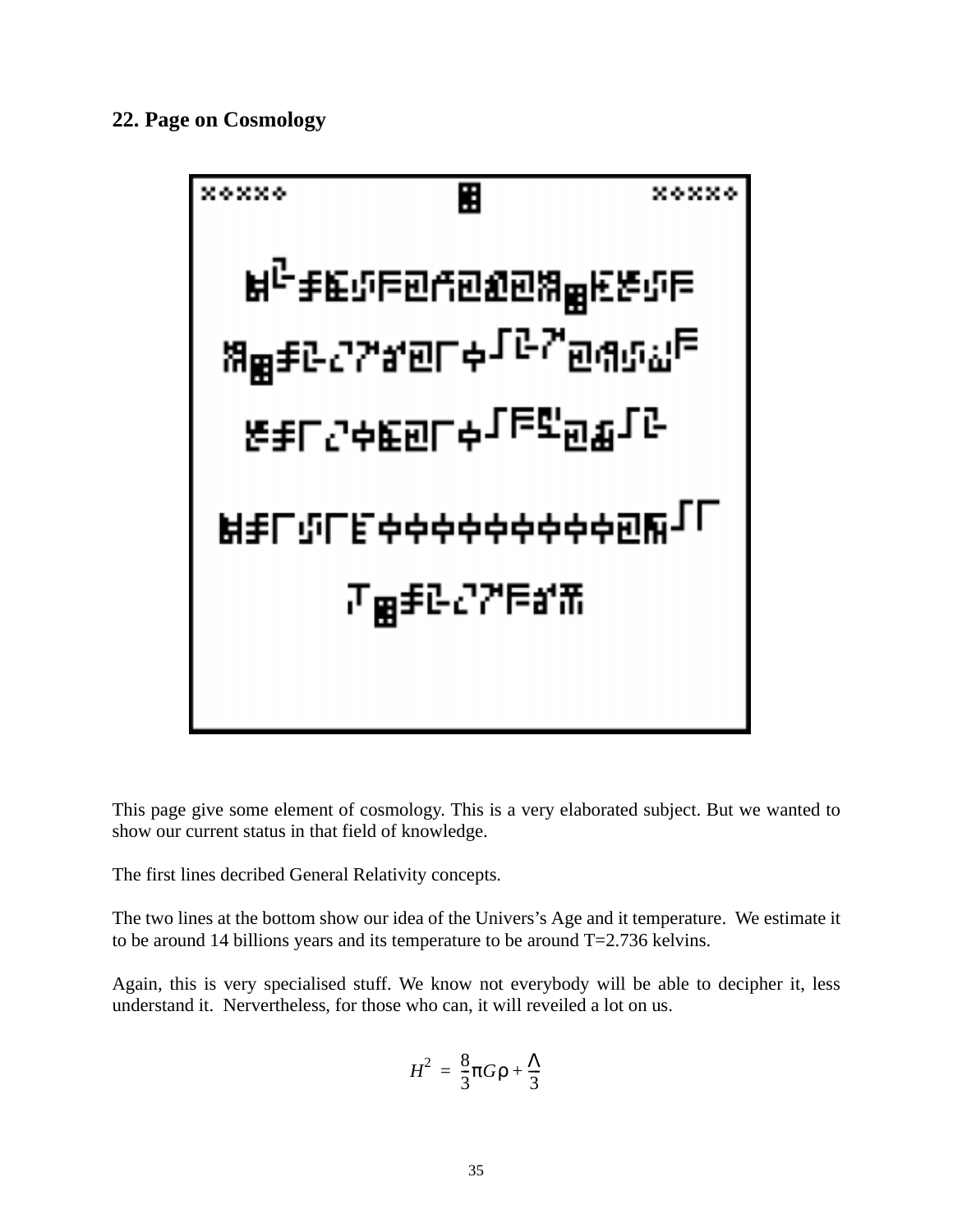$$
\rho = 2.76 \times 10^{-27} [kg \cdot m^{-3}]
$$

$$
\Lambda = 1.08 \times 10^{-35} [s^{-2}]
$$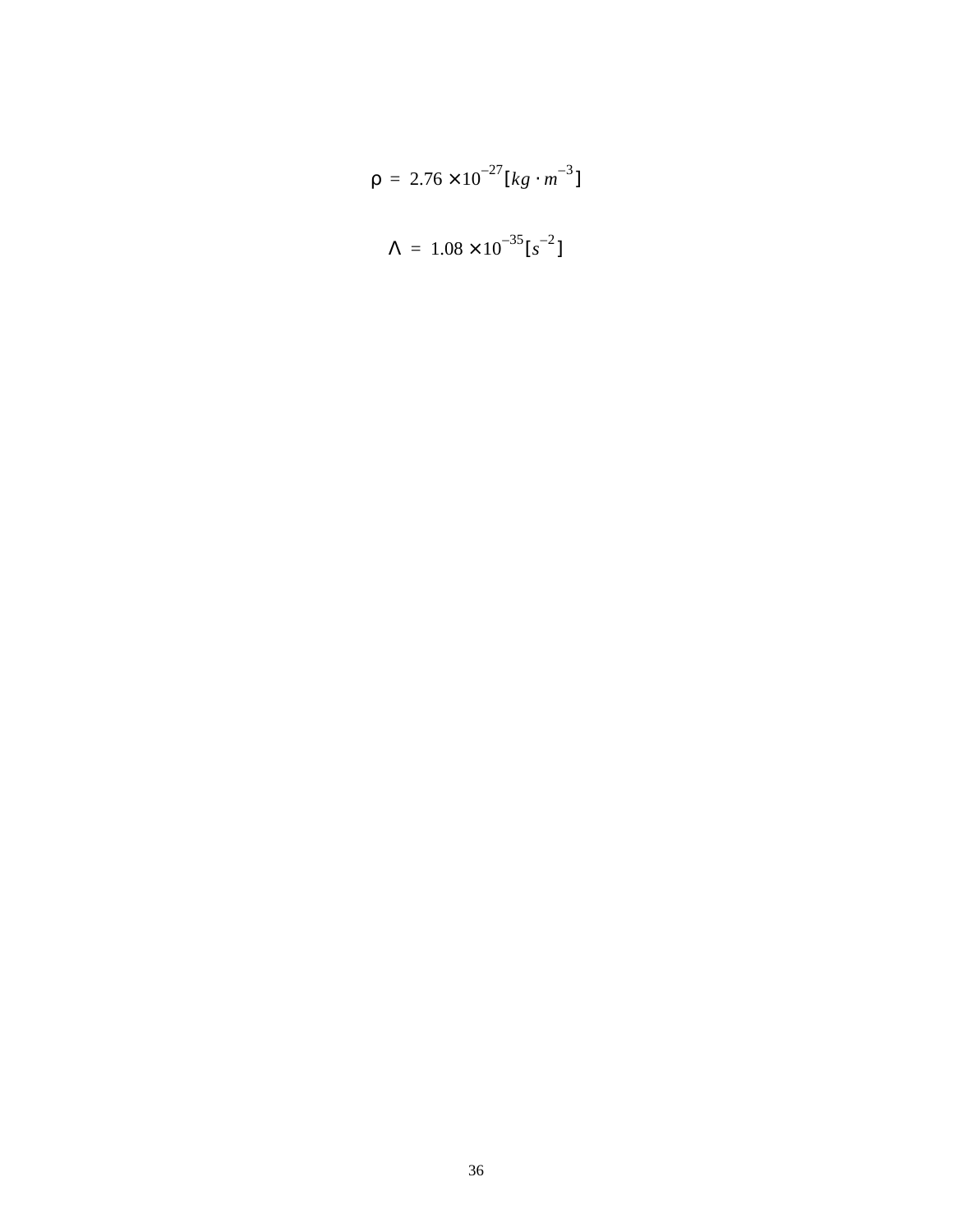## **23. Page on Questions**



The last page of the whole message.

During 22 pages, we teached how to read our message, we have given informations about our planet, about us.

Now we simply ask the receiver to answer back some questions. Basically, it is the same notions we have introduced in the message.

We ask them about their understanding of their world and about themselves.

The huge symbol at the center is the same used to introduce variables. It is the equivalent of the question mark.

? Mass